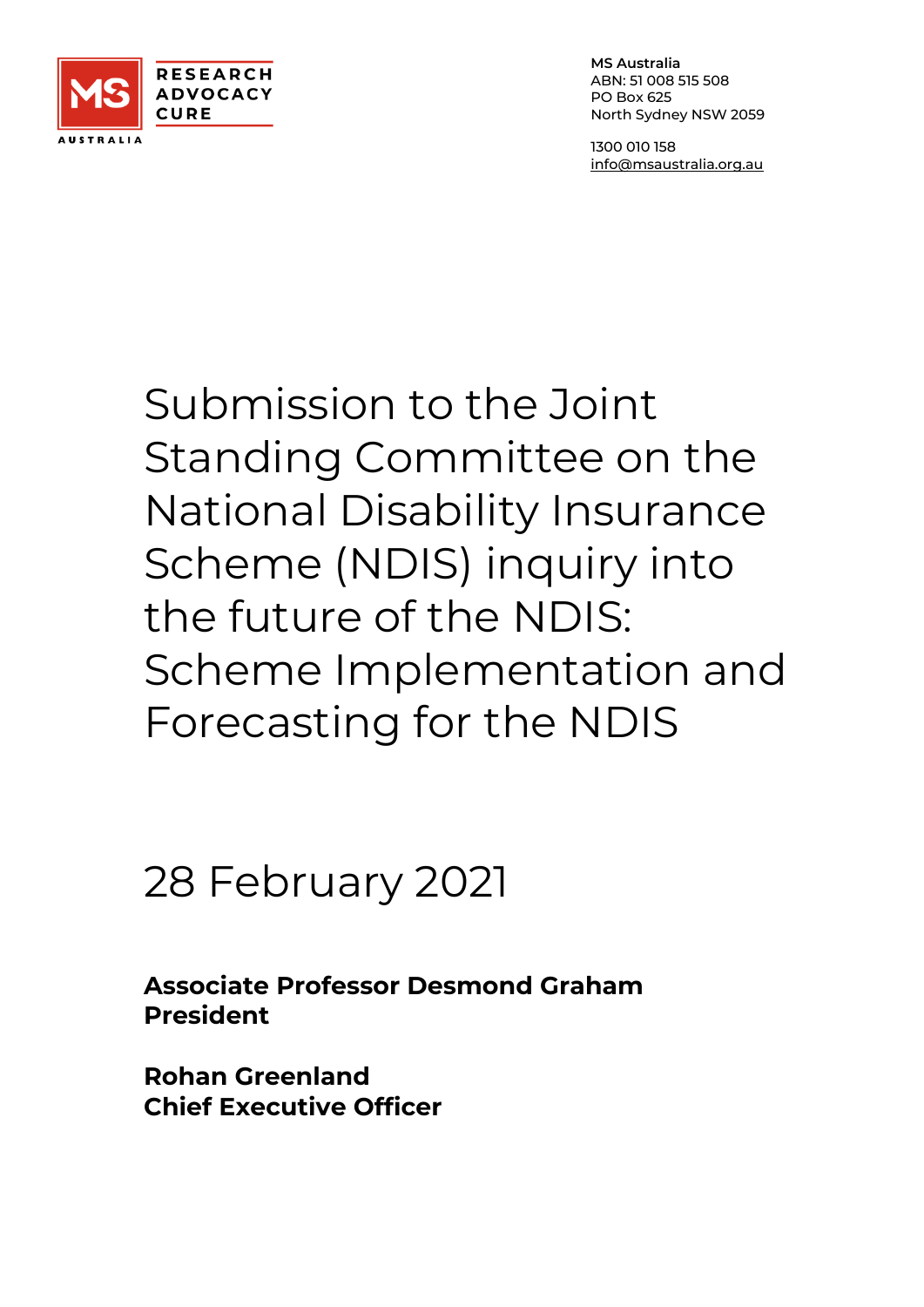# **Introduction**

MS Australia is pleased to provide a submission to the Joint Standing Committee on the National Disability Insurance Scheme's (NDIS) inquiry into the future of the NDIS.

The focus of the comments provided in this submission are on key areas that will impact on people affected by multiple sclerosis (MS) and other neurological conditions for which our Member Organisations provide services and support. Included are comments provided by representatives of our Member Organisations and, in some instances, directly from people living with MS. MS Australia is Australia's national MS not-for-profit organisation that empowers researchers to identify ways to treat, prevent and cure MS, seeks sustained and systemic policy change via advocacy, and acts as the national champion for Australia's community of people affected by MS.

MS Australia's Member Organisations are:

- MSWA (providing services and support in Western Australia)
- MS SA & NT (providing services and support in South Australia and the Northern Territory)
- MS Queensland (providing services and support in Queensland)
- MS Limited (providing services and support in Victoria, NSW, ACT and Tasmania)

Each of these Member Organisations operates independently to provide a range of services and advice to people living with MS regardless of age, and, in some cases, to a broader group of people with other progressive neurological diseases. These services vary from state to state and include: phone information support and advice, online resources, MS clinics, specialist MS nursing, physiotherapy, allied health services, education and information workshops, seminars and webinars, psychology, financial support, supported accommodation, residential and in home respite, peer support co-ordination and employment services.

# **Summary of recommendations**

# **Recommendation 1:**

# **MS Australia recommends**

That automatic access to the NDIS be granted to people diagnosed with multiple sclerosis (MS) to ensure the early intervention support provisions of the NDIA Operating Guidelines are applied at the earliest possible stage of the disease course.

## **Recommendation 2: MS Australia recommends**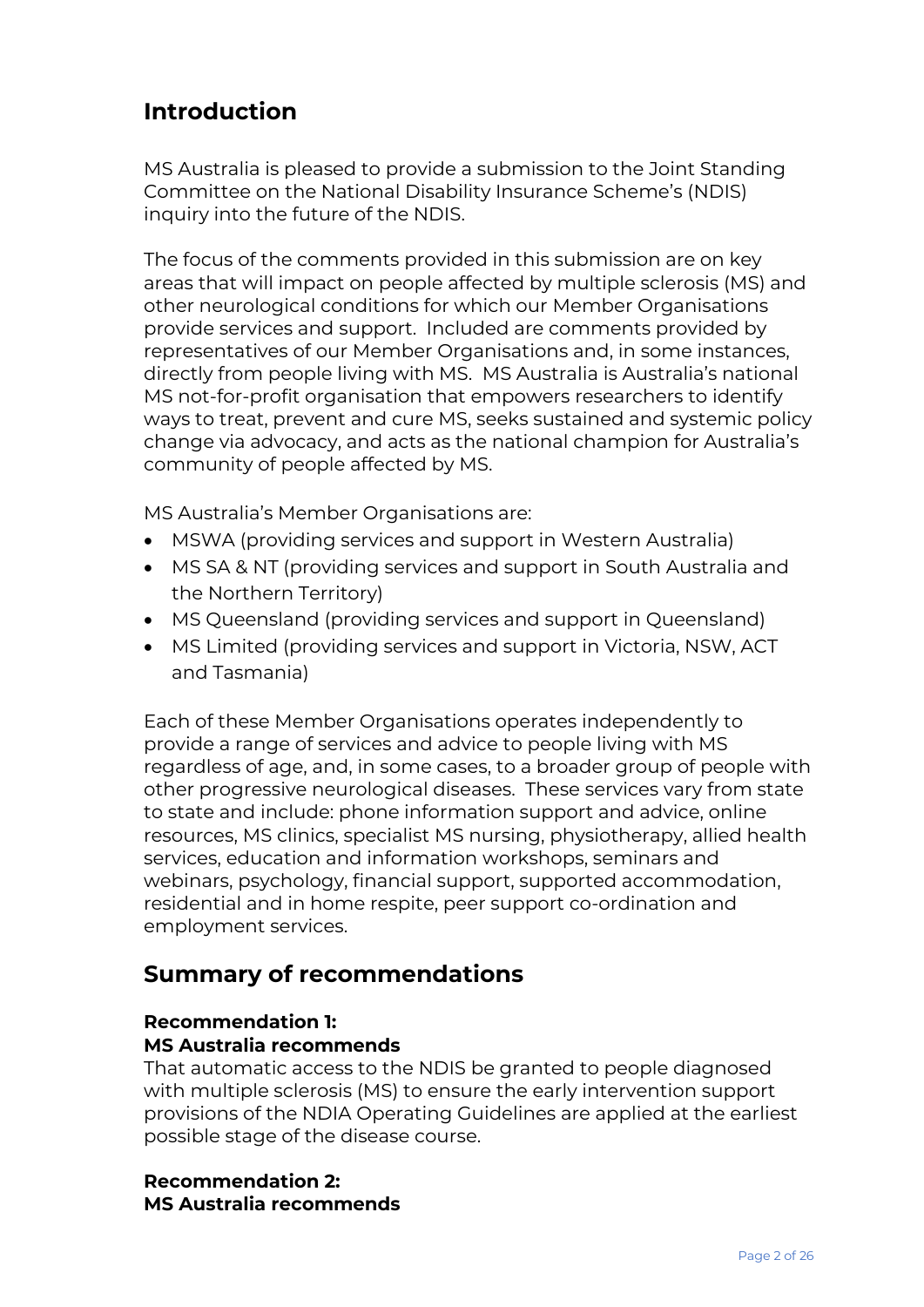That a systematic review be undertaken to investigate and address the apparent gender bias in NDIS participation rates.

# **Recommendation 3: MS Australia recommends**

That a portfolio approach to accommodation arrangements be adopted, utilising a co-ordinated business partner model to deliver improved and certain outcomes, working closely and transparently with providers.

# **Recommendation 4: MS Australia recommends**

The introduction of policies to bring about mandated integration between the aged care, health care and disability care systems to ensure people affected by MS have their needs met, regardless of which system they access. This approach will also bring about efficiencies in the NDIS, through the streamlining of services and support.

# **Recommendation 5: MS Australia recommends**

Consideration be given to mapping out the specialised skills and capabilities required to work with participants living with neurological conditions such as MS (who often also have high levels of complexity) as part of the proposed micro-credentials projects to engage more positively with this specialised cohort.

# **Who's in and who's out? The impact of boundaries**

The main objective of the NDIS is to provide all Australians who acquire a permanent disability which substantially impacts how they manage everyday activities, with the reasonable and necessary supports they need to live 'an ordinary life'<sup>1</sup> . This however covers *only* about 466,619 Australians<sup>2</sup>, out of a total of 4.4 million (or one in six Australians) that live with disabilities in Australia<sup>3</sup>. Roughly a third of this cohort lives with what is termed 'severe disability' that requires assistance to participate fully in everyday life, including property maintenance, cognitive or emotional tasks, household chores, mobility and transport<sup>4</sup>. The majority of this cohort only have recourse to services outside the NDIS.

The *Disability Discrimination Act 1992 (Cth)*<sup>5</sup> defines disability as:

- total or partial loss of the person's bodily or mental functions
- total or partial loss of a part of the body

<sup>1</sup> https://www.ndis.gov.au/about-us/operational-guidelines/overview-ndis-operationalguideline/overview-ndis-operational-guideline-about-ndis

<sup>2</sup> https://data.ndis.gov.au/

<sup>3</sup> https://www.aihw.gov.au/reports/disability/people-with-disability-in-australia/contents/people-withdisability/prevalence-of-disability

<sup>4</sup> https://www.aihw.gov.au/getmedia/ee5ee3c2-152d-4b5f-9901-71d483b47f03/aihw-dis-

<sup>72.</sup>pdf.aspx?inline=true

<sup>5</sup> https://www.legislation.gov.au/Details/C2016C00763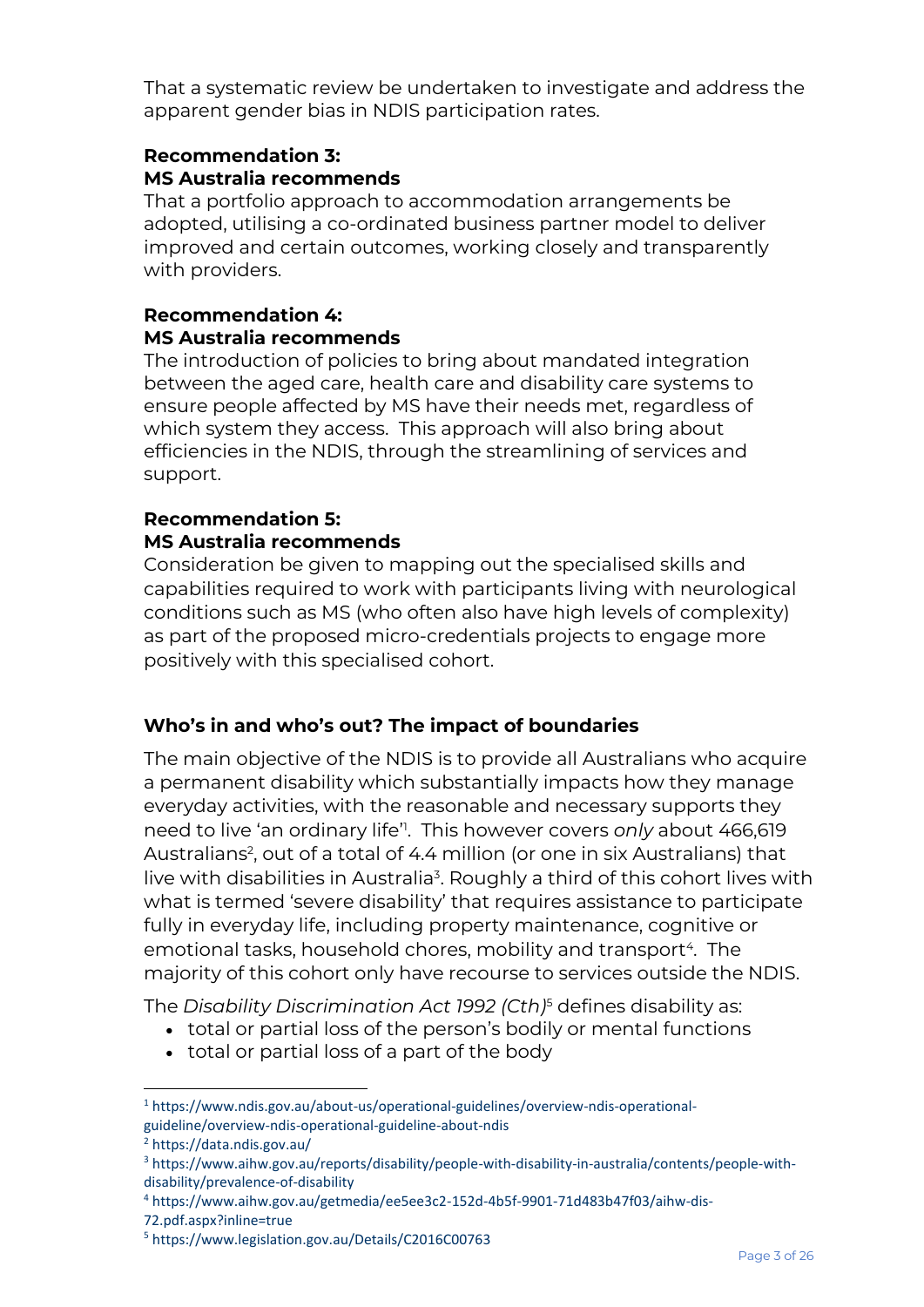- the presence in the body of organisms causing disease or illness
- the malfunction, malformation or disfigurement of a part of the person's body
- a disorder or malfunction that results in the person learning differently from a person without the disorder or malfunction
- a disorder, illness or disease that affects a person's thought processes, perception of reality, emotions or judgment, or that results in disturbed behaviour.

This definition does not discriminate against age. According to a People with Disability Australia report (2020), <sup>6</sup>half (50%) of people aged 65 and over live with a disability. About 15% of males and 20% of females aged 65 years and over have severe or profound disability. The current NDIS legislation *does* discriminate against those who acquired a disability and are over the age of 65.

# Figure 1



Graphic: Assistive Technology for All Alliance (https://assistivetechforall.org.au/)

People with disability are a very diverse cohort – representing all demographic and socio-economic groups, age and gender. They interact with all aspects of Australian life, across the spectrum of policy and program areas of health, education, employment, housing, social services, justice and community supports.

# **What about MS and other neurological conditions?**

<sup>6</sup> https://www.aihw.gov.au/getmedia/ee5ee3c2-152d-4b5f-9901-71d483b47f03/aihw-dis-72.pdf.aspx?inline=true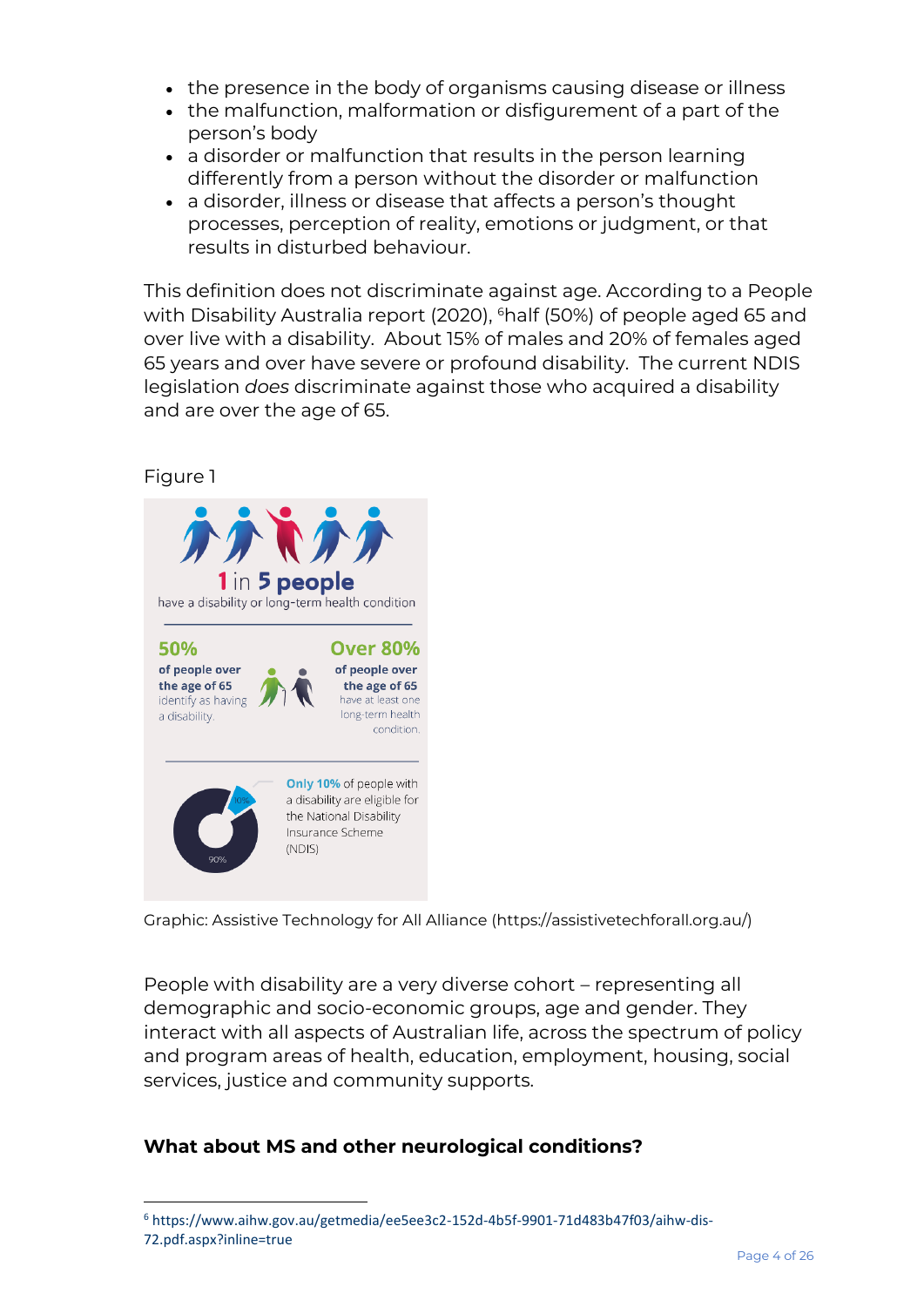MS is the leading cause of disability in young adults. There are over 25,600 people living with MS in Australia. Most people are diagnosed with MS between the ages of 20-40, but it can affect younger and older people too. Roughly three times as many women have MS as men. Often a diagnosis of MS occurs when people are fully employed, planning a family and making significant career choices.

MS, along with a number of other conditions, is often referred to as a neurological condition. The Department of Health website<sup>7</sup> refers to neurological conditions as chronic conditions, noting that there are over 600 diseases of the nervous system. According to a report noted in the Productivity Commission website<sup>8</sup>, the 'total prevalence for neurological disorders in 2017 accounted for 10.6 million people or 43 per cent of Australian population'. The NDIA's own data<sup>9</sup> indicates that, there were 14,389 of 449,998 total scheme participants with a primary neurodegenerative condition<sup>10</sup> in the NDIS, making up 3.2% of all Scheme participants with an approved plan (as of 31 March 2021).

# **Congenital vs acquired disability**

There are distinct differences in the concept of disability between those with an acquired and those with congenital disability. For many, the idea of accessing the Scheme and identifying with the fact that they might have a disability and not just a chronic illness, coincides with a public acknowledgement of the functional impacts that MS has on their lives. It is an acknowledgement that they might not be as independent as they once were; a realisation that they have to seek support to maintain or hang on to the "ordinary life" that they have had to date.

This is a crucial difference to acknowledge. People affected by MS and other neurological conditions have previously had choice and control. They had a sense of belonging, safety and security. They had opportunities and were making valuable contributions to society, but the symptoms associated with their experience of MS have caused their own barriers and functional impairments. Most people affected by MS and other neurological conditions will have already utilised *informal* supports – often exhausting these – before considering access to the NDIS.

Participants with a closer connection to the disability community note that there is a distinct difference in how people react to and perceive visible/obvious disabilities (often those living with physical disabilities)

<sup>7</sup> https://www.health.gov.au/health-topics/chronic-conditions/what-were-doingabout-chronic-conditions/what-were-doing-about-neurological-conditions

<sup>8</sup> https://www.pc.gov.au/\_\_data/assets/pdf\_file/0020/239213/sub064-mental-healthattachment.pdf

<sup>9</sup> https://data.ndis.gov.au/reports-and-analyses/participant-groups/participantsneurodegenerative-condition-ndis

<sup>&</sup>lt;sup>10</sup> This report only refers to Muscular Dystrophy, Huntington's Disease, Motor Neurone Disease, Multiple Sclerosis and Parkinson's Disease.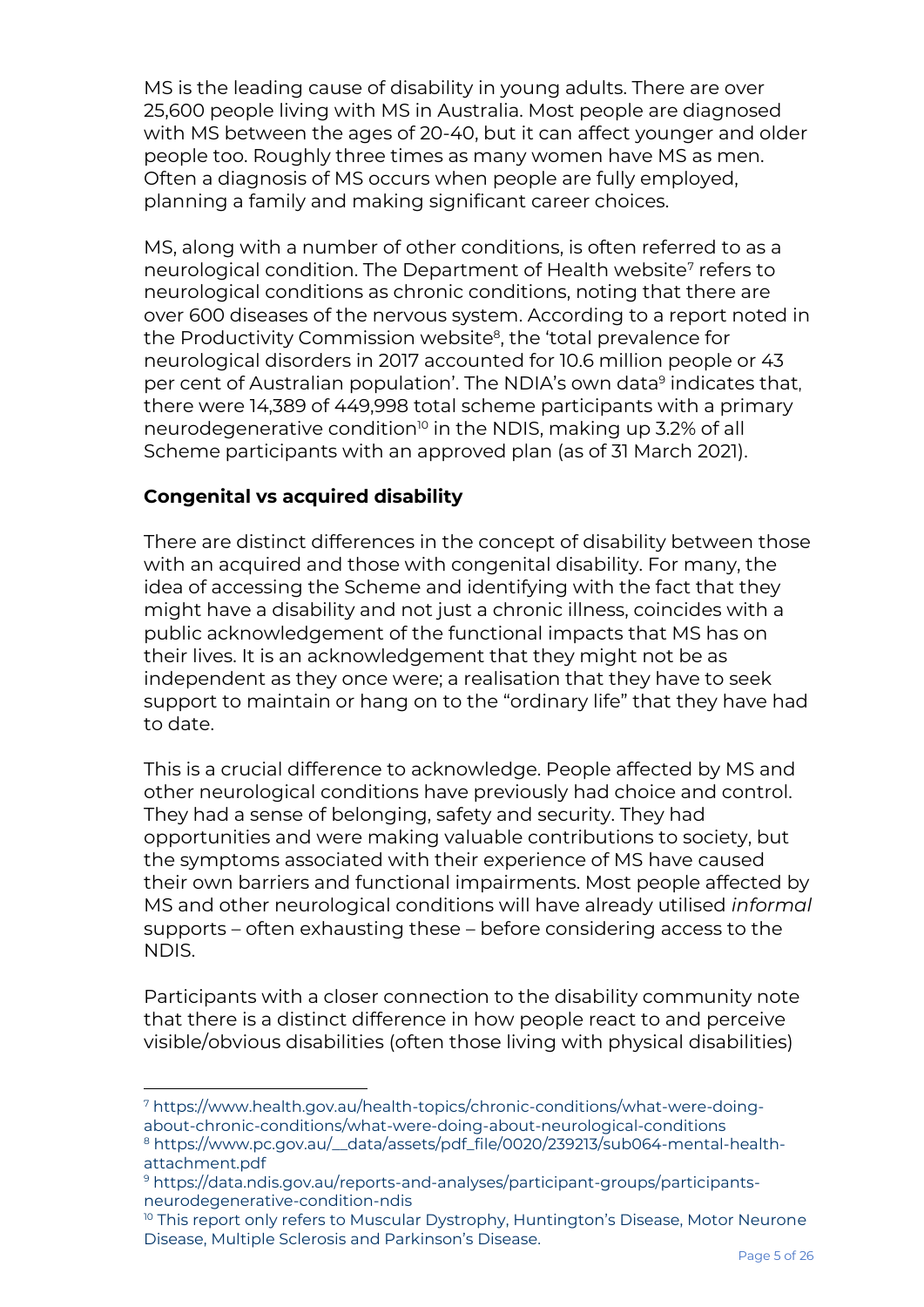and invisible/nonobvious disabilities (particularly relevant for those living with MS or other neurological diseases).

# **The Concept of an Insurance Scheme and Early Intervention**

The partitioning of eligibility to the scheme excludes those living with disability or functional impairments that are not deemed as 'substantial impacts' by NDIA decision-makers. This is no doubt bolstered by the current reform agenda of 'reigning in the spending' which saw the proposal of Independent Assessments as an attempt to ration the supports in personalised budgets.

People with MS who are newly diagnosed with active disease or those who might have episodic disabilities as a result of an exacerbation or relapse might experience very confronting symptoms such as sight impairment, changes in cognition, changes in mobility or severe pain, sensory changes or spasms outside their control that are often totally disabling and definitely impairing their functioning and ability to perform daily living tasks.

MS is episodic for some, and these symptoms, for some after a few weeks, for others after months, partially or fully repair. During these periods of active disease, people with MS often only have recourse to informal supports, if available, and their healthcare team to assist them.

As a recent systematic scoping review on MS caregiving pointed out, '*Multiple Sclerosis (MS) is a chronic, progressive neurological disease that often leads to limitations in a person's ability to fully engage in a wide range of daily activities, for example employment, home maintenance, childcare and self-care. Limitations may be a function of physical symptoms of the disease (e.g. fatigue, loss of balance, mobility, spasticity) or cognitive and emotional symptoms (e.g. cognitive impairment, depression), or a combination of factors (Camerson et al., 2013).*' Cost-of-illness studies have quantified the annual value of informal caregiving. The reality is, that without these informal supports, many people with MS will not be able to live independently and often delay points of crisis, need for hospitalisations of care.  $\mathbb{1}$ 

The NDIA Operating Guidelines state that 'the intention of *early intervention* is to alleviate the impact of a person's impairment upon their functional capacity by providing support at the earliest possible stage. Early intervention support is also intended to benefit a person by reducing their future needs for supports.'<sup>12</sup> A streamlined process for determining the early intervention requirements for children exists, but not for adults (who do not appear to be the focus of the operationalisation of this legislative provision).

<sup>&</sup>lt;sup>11</sup> Roshanth, R. et al., (2021) Multiple sclerosis caregiving: A systematic scoping review to map current state of knowledge. Health Soc Care Community. 2021; 00:1-23 doi:10.1111/hsc.13687

<sup>&</sup>lt;sup>12</sup> See Access to the NDIS, Early Intervention requirements at ndis.gov.au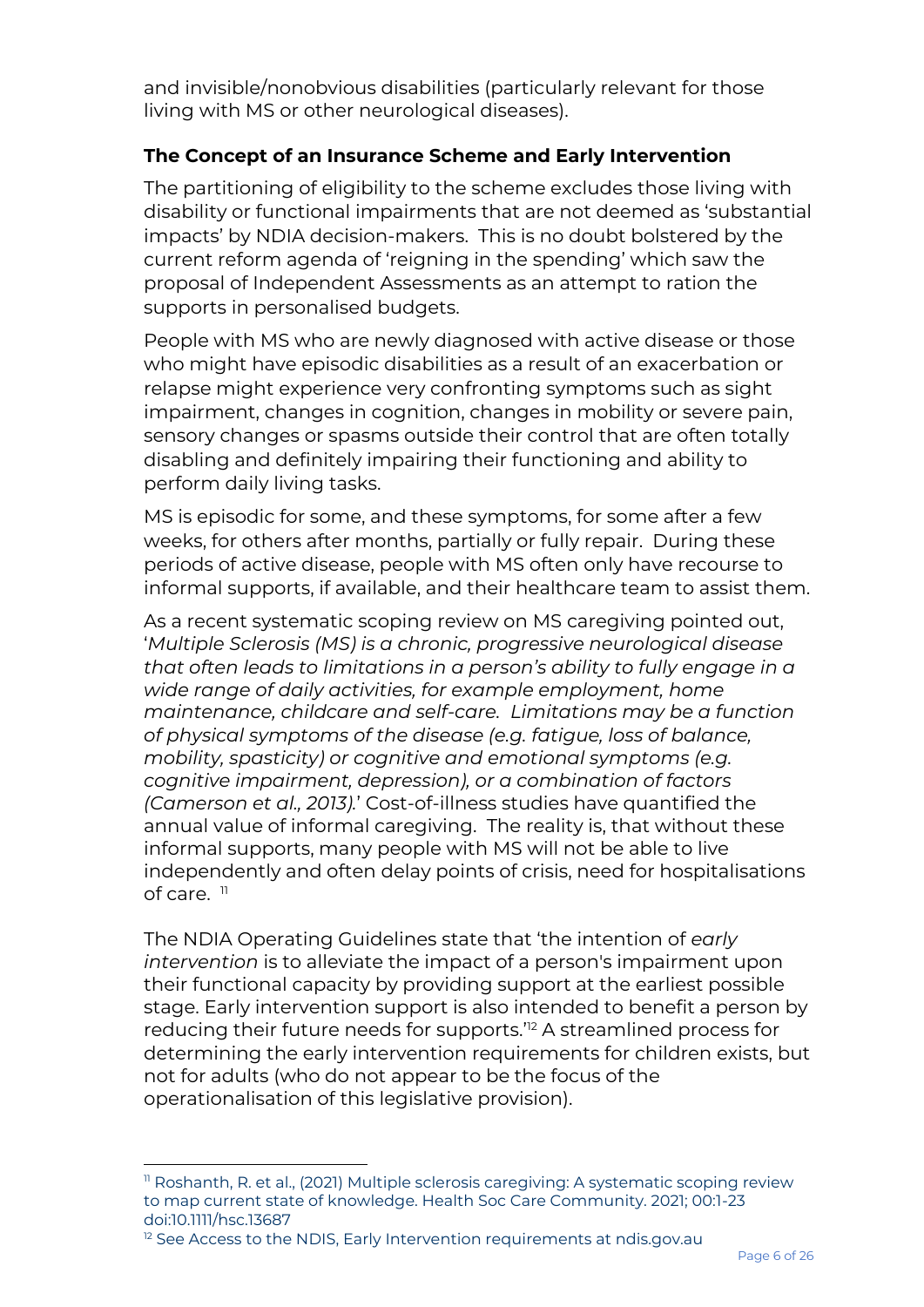The onus is on the prospective participant to provide sufficient evidence to the NDIA, proving that early intervention support is most appropriately funded through the NDIA and not another general system, body or agency.

As a result of this partitioning, people who live with disability or chronic health conditions, who may benefit from early intervention, are missing out.

The Early intervention pathway is an important access route for relevant and pivotal supports, particularly when a person is on the trajectory to, but does not yet meet, the 'substantially reduced functional capacity' criteria. For incurable conditions like MS, with fluctuating functional impacts, and certainly with a trajectory to meet the Scheme's full access criteria within the lifetime of the participant, it is critical to have a streamlined access pathway to the Scheme prior to the substantially reduced functional impact, of which Early Intervention is the most appropriate access point.

Consideration should be given to automation of access to the NDIS for people with MS and other neurological conditions. This will also assist with the other caveats which underpin the intention of Early Intervention – that is, to mitigate or alleviate, prevent deterioration, or improve functional capacity.

# Recommendation 1

That automatic access to the NDIS be granted to people diagnosed with multiple sclerosis (MS) to ensure the early intervention support provisions of the NDIA Operating Guidelines are applied at the earliest possible stage of the disease course.

# **Gendered decision making**

It has long been recognised that MS is more common in women than men – in fact, three out of four people diagnosed with MS in Australia are women. Recent studies suggest that the total number of MS cases is increasing and that the increase is disproportionately affecting females. The female to male sex ratio of MS has risen in several countries in recent years, suggesting an environmental interaction increasing MS risk in women. In Canada, over a 50-year period, the gender ratio of women diagnosed with MS increased from 66% to 76%, and in Sweden, it has risen from 63% to 73%. Currently in Australia, 75% of people diagnosed with MS are women.<sup>13</sup>

A cost analysis that was completed for the Health Economic Impact of MS in Australia in August 2018<sup>14</sup> by the Menzies Institute of Medical Research (University of Tasmania), funded by MS Australia, provided an

<sup>14</sup> https://www.msaustralia.org.au/amsls/

<sup>13</sup> [https://www.msaustralia.org.au/news/ms-risk-increasing-for-](https://www.msaustralia.org.au/news/ms-risk-increasing-for-women/#:~:text=It%20has%20long%20been%20recognised,MS%20in%20Australia%20are%20women)

[women/#:~:text=It%20has%20long%20been%20recognised,MS%20in%20Australia%20](https://www.msaustralia.org.au/news/ms-risk-increasing-for-women/#:~:text=It%20has%20long%20been%20recognised,MS%20in%20Australia%20are%20women) [are%20women](https://www.msaustralia.org.au/news/ms-risk-increasing-for-women/#:~:text=It%20has%20long%20been%20recognised,MS%20in%20Australia%20are%20women)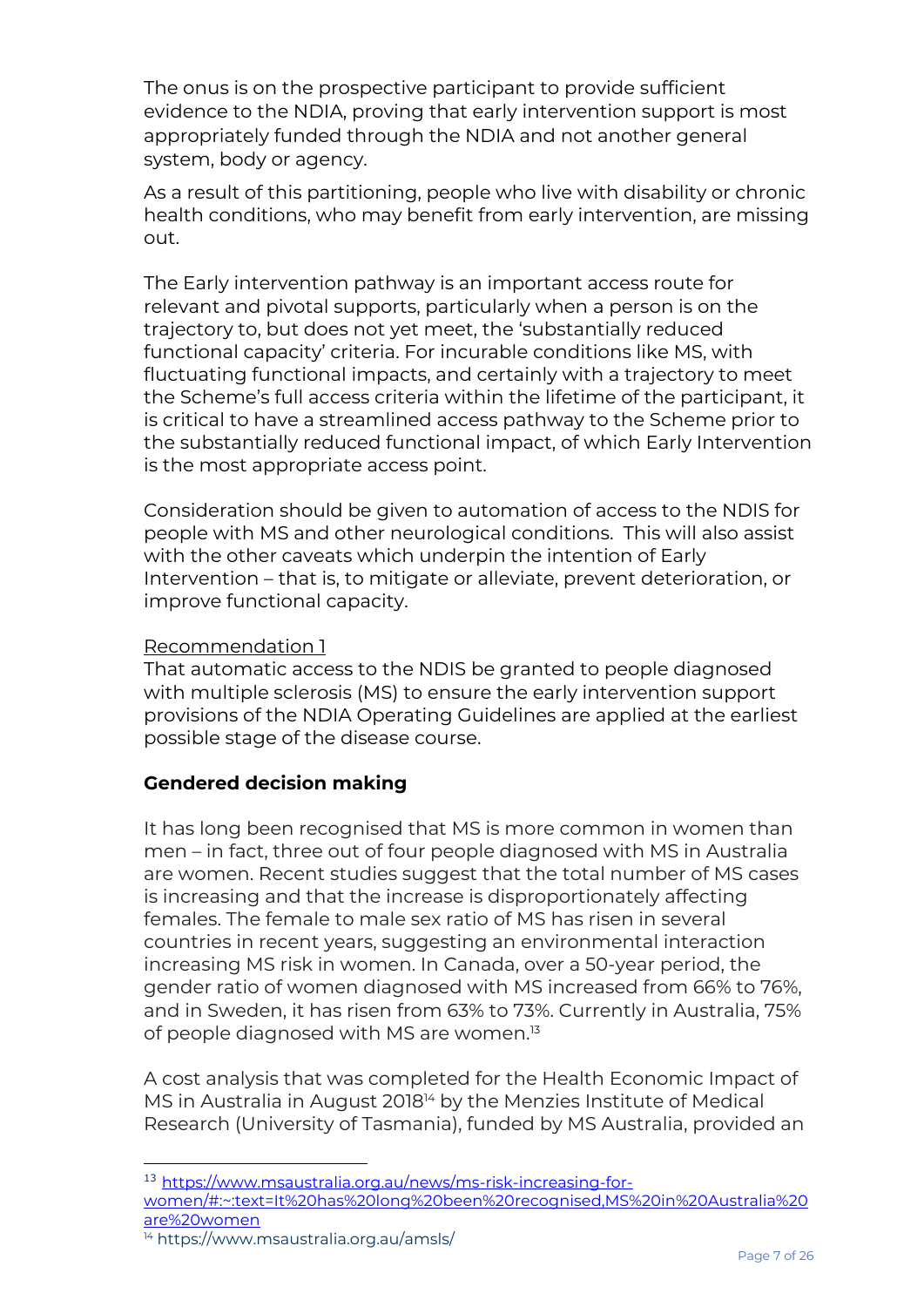analysis of the Australian MS Longitudinal Study (AMSLS) which has been running since 2001. Over 3000 people living with MS participate in this study, completing various research surveys that provides real life data about MS in Australia to inform MS research project, medical and support services how to improve support and services for this cohort.

The *Health Economic Impact studies* are the biggest commitment of the AMSLS, and gather in-depth information on quality of life, and the direct and indirect costs of MS to both individuals and Australia as a whole. With the study repeated every 5-10 years, the most accurate picture of life with MS in Australia is kept up to date directly from those living it, and ensures the most important issues can be monitored, updated and addressed on a regular basis.

The study provided an analysis of the characteristics of respondents and non-respondents of the survey, also highlighting characteristics of age distribution, state of usual residence, MS Type, Disease Modifying Therapy (DMTs) penetration, disability severity and MS duration. Four out of five respondents were female. *Importantly, it found that over half were either moderately or severely disabled*.

This however contrasts strongly with the most recent NDIA Quarterly Report<sup>15</sup>, noting a male to female ratio of 2.3 (males 7,411 vs females 3,165 living with MS currently accessing the scheme). In comparison, the overall gender distribution in the scheme sits at a male to female ratio of 1.7 (males 309,368 vs females 187,419).

This also contrasts with international evidence on gender distribution in disability, suggesting that women generally lives longer than men (longevity) and therefore have a longer lived experience with disability; generally have higher prevalence figures in non-fatal chronic conditions and have different constitutional factors such as lower muscle strength and bone density that impact on these prevalence figures. 16

Our own Australian Bureau of Statistics survey, Disability, Ageing and Carers, Australia<sup>17</sup> in their most recent survey data (2019) suggest that disability prevalence was similar for males (17.6%) and females (17.8%).

https://pubmed.ncbi.nlm.nih.gov/30496104/

<sup>15</sup> https://www.ndis.gov.au/about-us/publications/quarterly-reports <sup>16</sup> <https://pubmed.ncbi.nlm.nih.gov/10902052/> and

<sup>17</sup> https://www.abs.gov.au/statistics/health/disability/disability-ageing-and-carersaustralia-summary-findings/latest-

release#:~:text=In%202018%20there%20were%204.4,down%20from%2018.3%25%20in% 202015.&text=Disability%20prevalence%20was%20similar%20for,a%20profound%20or %20severe%20disability.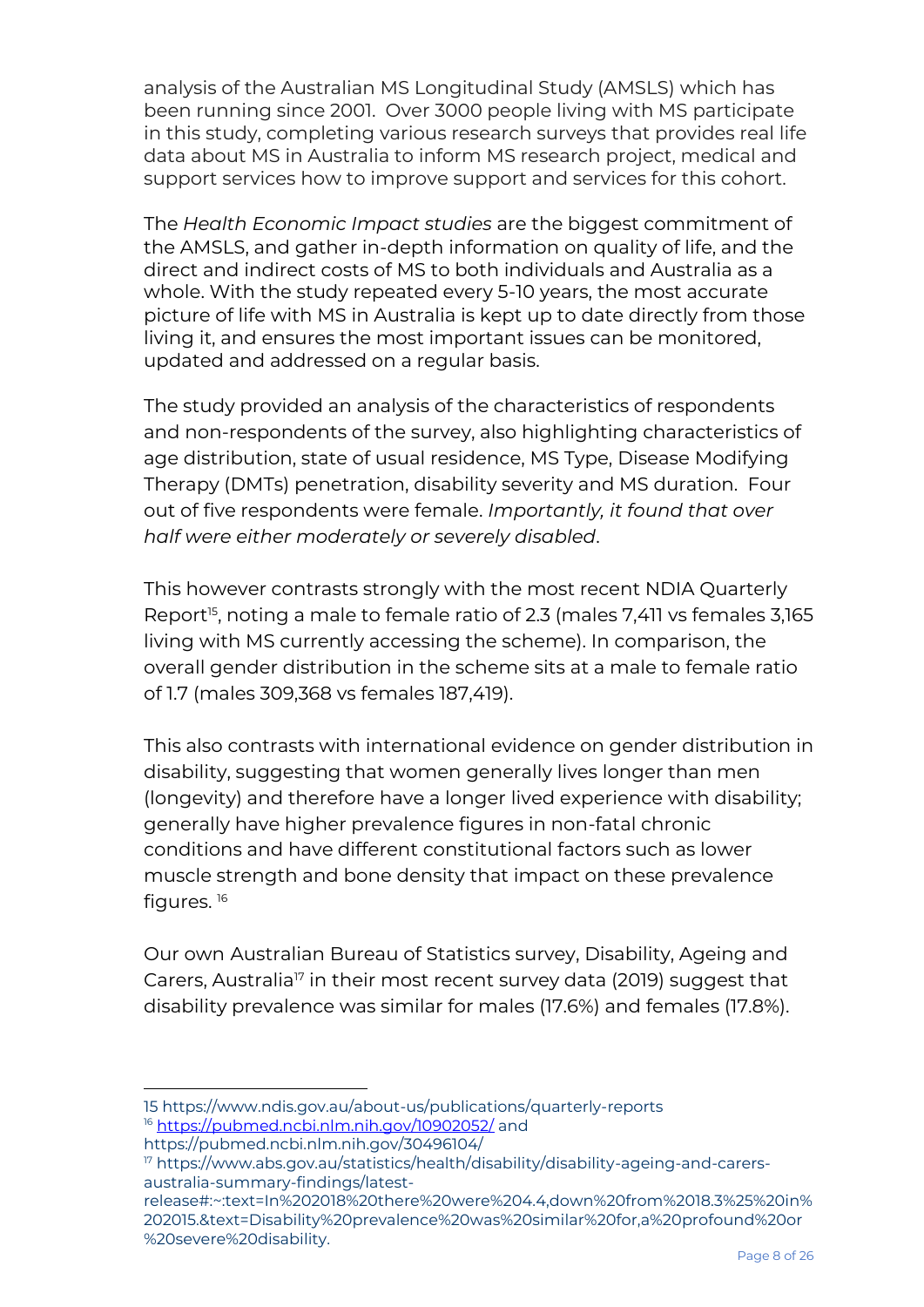If compared with the recent Quarterly Report that suggest *62% of all participants are male whilst 37% are female – something is amiss.*

MS Australia's annual Women's Health week campaign<sup>18</sup>, in partnership with Jean Hailes Foundation, received several accounts and examples of women feeling "fobbed off" by the system. Similar sentiments and questions were recently asked in an article entitled, "Why do women make up half the disability population but just over a third of NDIS recipients?" posted by Sophie Yates et.al in the Conversation, 2 February 2022. <sup>19</sup> Sophie Yates' questions about women's experiences of accessing individualised disability supports, has been further explored in the International Journal for Equity in Health Care<sup>20</sup>. The research study's findings suggest: "*Commonly reported gendered barriers to women being able to access the right supports for their disability involve a) confidence, negotiation and self-advocacy, b) gendered discrimination in diagnosis and the medical system, which has implications for disability support access, and c) support for and recognition of caring roles.*"

Clearly such gendered barriers appear to be supported by the participation and prevalence figures.

## Recommendation 2

That a systematic review be undertaken to investigate and address the apparent gender bias in NDIS participation rates.

# **Barriers to accessing services outside the NDIS**

People with disabilities outside the NDIS face daily challenges in fully participating in everyday activities as a result of their different disability types or severity, the availability of appropriate services, community attitudes, stigma and discrimination.

A recent survey with people living and those affected by MS, conducted by KPMG in 2019 on behalf of the MS member organisations delivering services throughout Australia, found that affordability was identified as a key barrier to receiving supports. Other barriers included lack of awareness, geographical location and eligibility. Affordability was listed as a barrier by over half of those living with MS under age 35 years and those living in lower income households. Eleven percent indicated that transport was a barrier to access services and supports.

One in six people with a disability live in poverty according to an ACOSS/UNSW report in 2018<sup>21</sup>. These numbers are likely to be under-

<sup>20</sup> https://equityhealthj.biomedcentral.com/articles/10.1186/s12939-021-01571-7 <sup>21</sup> https://www.acoss.org.au/wp-content/uploads/2018/10/ACOSS\_Poverty-in-Australia-Report\_Web-Final.pdf

<sup>18</sup> https://www.msaustralia.org.au/news/womens-health-week/

<sup>19</sup> https://www.abc.net.au/news/2022-02-02/women-make-up-half-disabilitypopulation-third-ndis-recipients/100796188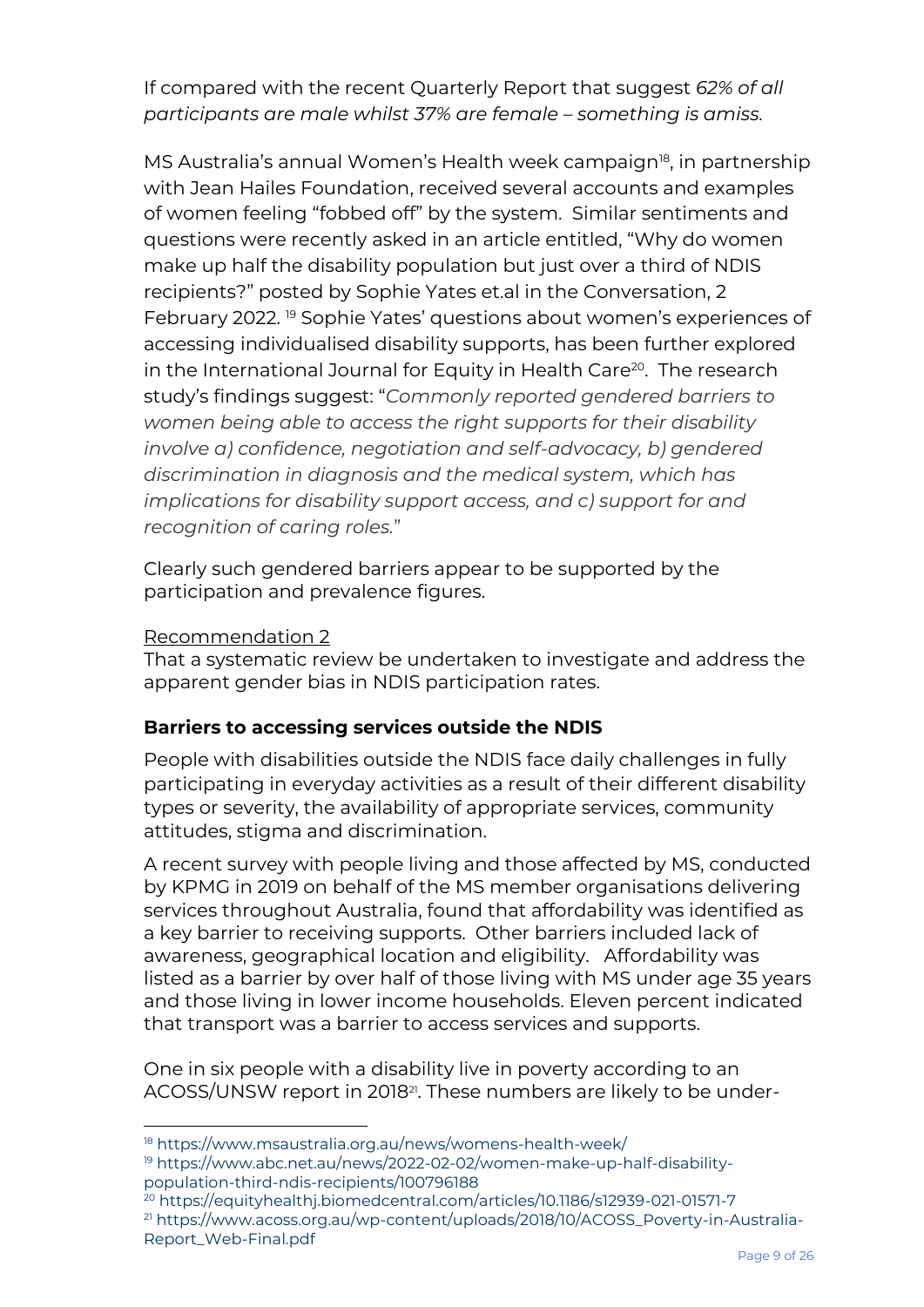estimations as the report did not adjust for additional costs resulting from living with a disability day to day i.e. modifications at home, personal support and care, medical and pharmaceutical expenses and additional transport costs.

The idea of an ordinary life as a concept that is defined by the NDIS' Independent Advisory Council (IAC) as 'a life where people with disabilities have the same opportunities as people without disabilities. <sup>22</sup> Outside the NDIS, this ordinary life is costed at \$967.50 a fortnight (DSP maximum individual payment)<sup>23</sup>. An average NDIS package or personalised budget (March 2020) sits at \$67,000<sup>24</sup> per annum or \$2,576.92 a fortnight.

Although there are safety nets, such as the Disability Support Pension (DSP), and some people living with disability do maintain some level of employment, "*people with disability generally have a lower level of personal income than people without disability. Having a person with disability living in the household is also associated with lower levels of household income*." They are also more likely to experience poor health, discrimination and violence than those without disability.

DSP levels are not adequate for those eligible and successful in claiming DSP. In 2017, the average cost of MS per person was \$68,382 (comprising both individual and societal costs), similar to that of someone with Parkinson's disease or the first year after a stroke, triple that of a person with type 2 diabetes.<sup>25</sup> The societal and individual burden of disease for MS, in comparison to other disease and disability types are high. For those lucky enough to qualify for DSP, feedback from the MS community is clear that the support does not meet the day to day living expenses for someone living with ill health, a chronic condition or a disability associated with MS. More worrying, those unable to meet the eligibility criteria of DSP have to survive on other benefit types which have already been criticised broadly for being inadequate for those living with full health.

'*Multiple sclerosis (MS) is a challenging and disabling condition, predominantly affecting individuals in early adulthood. MS affects the physical, cognitive, and mental health of persons suffering from the disease as well as having a great impact on their financial status and quality of life.*' A systemic review (from 4,957 studies identified – 19 selected for inclusion) <sup>26</sup>assessing the socioeconomic consequences of MS for those with varying levels of disability and cognitive functioning

<sup>24</sup> https://ndsp.com.au/are-you-using-your-plan-funds/

<sup>22</sup> https://www.disabilityloop.org.au/news/iac\_ordinary\_life.html

<sup>23</sup> https://www.servicesaustralia.gov.au/individuals/services/centrelink/disabilitysupport-pension/how-much-you-can-get/payment-rates

<sup>25</sup>https://www.msaustralia.org.au/wp-content/uploads/2018/08/executive-

summary\_health-economic-impact-of-ms-in-australia-in-2017-report\_ms-researchaustralia.pdf

<sup>&</sup>lt;sup>26</sup> Kavaliunas, A et al.(2022) Systemic Review of the Socioeconomic Consequences in Patients with Multiple Sclerosis With Different Levels of Disability and Cognitive Function. Front. Neurol. 12:737211. doi: 10.3389/fneur.2021.737211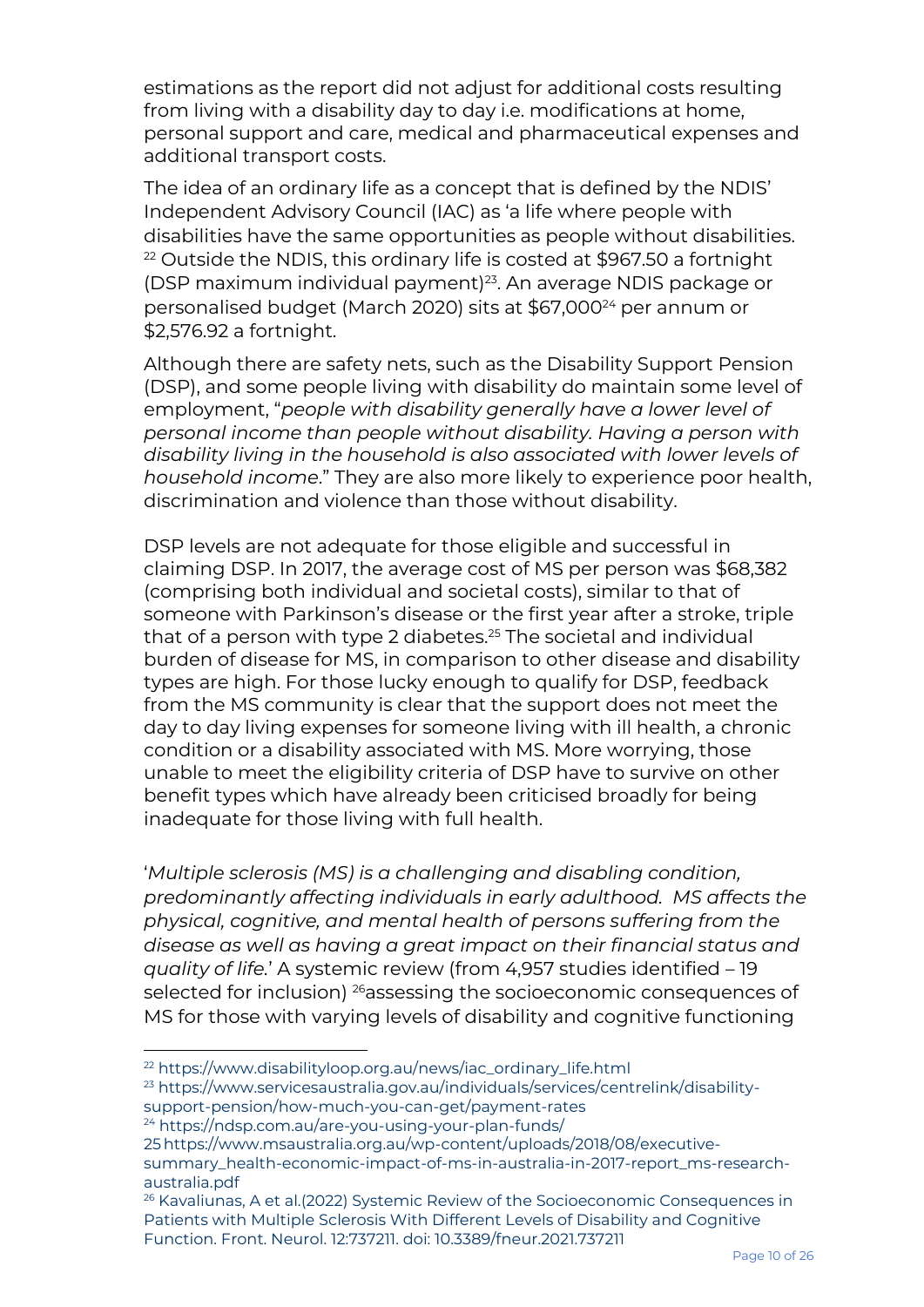found that even in a population with low physical disability, substantial economic burden occurs due to indirect and informal care costs. It also found higher unemployment, higher rates of early retirement and higher odds for underemployment in relation to increased disability acquisition (physical disability and cognitive decline).

MS Australia, with a number of other peak bodies, believes that the DSP, in its current state, is not meeting its purpose in supporting people with a disability, their family and carers, to live independently, safely and have equal access and rights to participate in the community. We look forward to the Australian Government's implementation of the recommendations from the recent Senate inquiry into the DSP.

# **Accommodation**

MS Australia's State Member organisations have perceived a shift in policy regarding the sustainability of NDIS accommodation options. Whilst supported accommodation is considered "necessary" by the NDIA, shared accommodation is considered "reasonable" and there is a shift towards shared services models and shared home arrangements, thus reducing participant choice and control, but presumably to reduce costs.

Whilst this shift in policy has not been publicised, there are many examples of it occurring. For example, if a participant moves home to be closer to family and friends, despite not requesting additional funding in their plan, it is often found that their plan is substantially cut, without communication and without substantiation. Once the move occurs it is very difficult to achieve the same level of SDA funding. Whilst the participant, by moving, is exercising "choice and control" they are effectively having their plan value "capped".

As a provider of accommodation it becomes very difficult to proceed with accommodation models in this state of uncertainty and, in some cases, SDA partners withdraw, as they cannot be given assurances of funding levels.

Shared accommodation models could work, but some system of collective assessment is needed. For example, recently, in one jurisdiction, it has taken six months to finalise a change in accommodation arrangements for just three participants.

We need to establish an understanding of how accommodationrelated decisions are made by the NDIA, remove the guesswork and take into account the longer-term needs of the participant, rather than the current piecemeal approach delivering uncertain outcomes.

Most accommodation providers have a thorough understanding of how to manage the levels of accommodation and support needed to deliver quality, dignity and sustainability.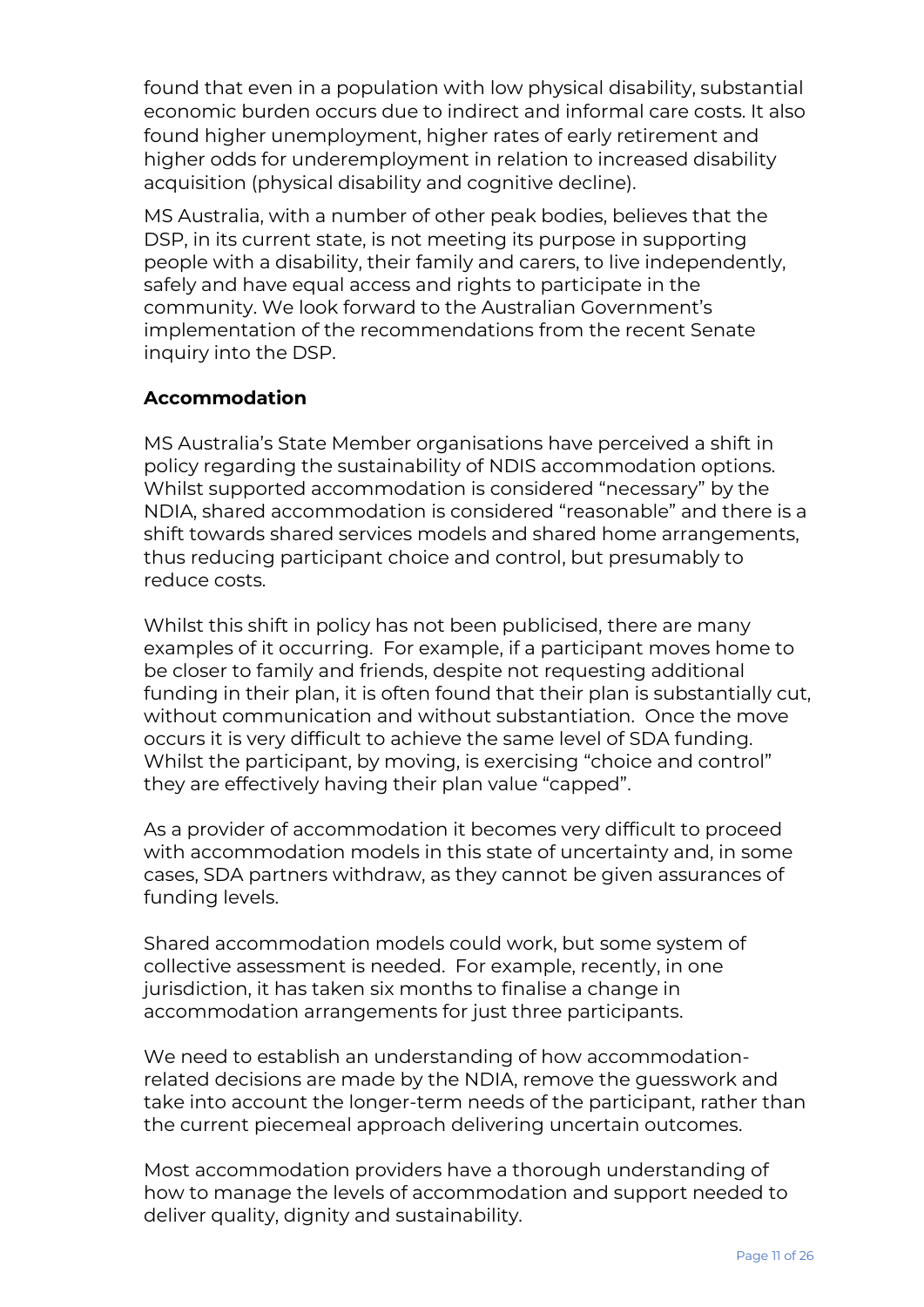# Recommendation 3

That a portfolio approach to accommodation arrangements be adopted, utilising a co-ordinated business partner model to deliver improved and certain outcomes, working closely and transparently with providers.

## **Need for service coordination and 'system wrangling' outside the NDIS**

People outside the boundaries and eligibility of the NDIS, especially those living with fluctuating or episodic disability or chronic health conditions not deemed as permanent disability, are missing out.

Those living with neurological conditions or those living with mental health issues and illness are experiencing gaps in services delivery, access and continuity of care.

A recent cross-sectional study 27into the health-related Quality of Life (QoL) in people with MS looked at which aspects of health-related quality of life are most negatively impacting on people with MS, compared to general population data. The study considered eight dimensions of health and found that *mental health influenced healthrelated QoL more than their physical health* – a difference particularly noted in those individuals newly diagnosed. Although not surprising for a population with a chronic health condition, data showed that respondents had a much poorer overall health in all domains than the general population and that cognitive impairments occur early in the disease course in the absence of other physical symptoms. Therefore, an increase in attention and resources should be directed to understanding and supporting those presenting with nonphysical or invisible health needs, early in the course of the disease, to influence more positive impacts and outcomes for this population group.

Prior to the NDIS, disease specific organisations were able to advocate and provide specialist service coordination to this cohort, providing that much needed 'system wrangling', that is, providing support and capacity building activities to link people to appropriate supports that may prevent the need for what was then called specialist disability supports. This support is now funded only for those accessing these supports through their NDIS personal budgets. Although MS Australia's member organisations and other disease specific peak bodies and organisations have chosen to continue providing service coordination to those outside the NDIS (and often topping up services coordination support for those already in the NDIS due to insufficient budgets for this support type), these instances of support coordination

<sup>&</sup>lt;sup>27</sup> Faraclas et al. Health-Related Quality of Life in people with Multiple Sclerosis: How does this Population Compare to Population-based Norms in Different Health Domains? Journal of Patient Reported Outcomes (2022) 6:12. See https://doi.org/10.1186/s41687-022-00415-4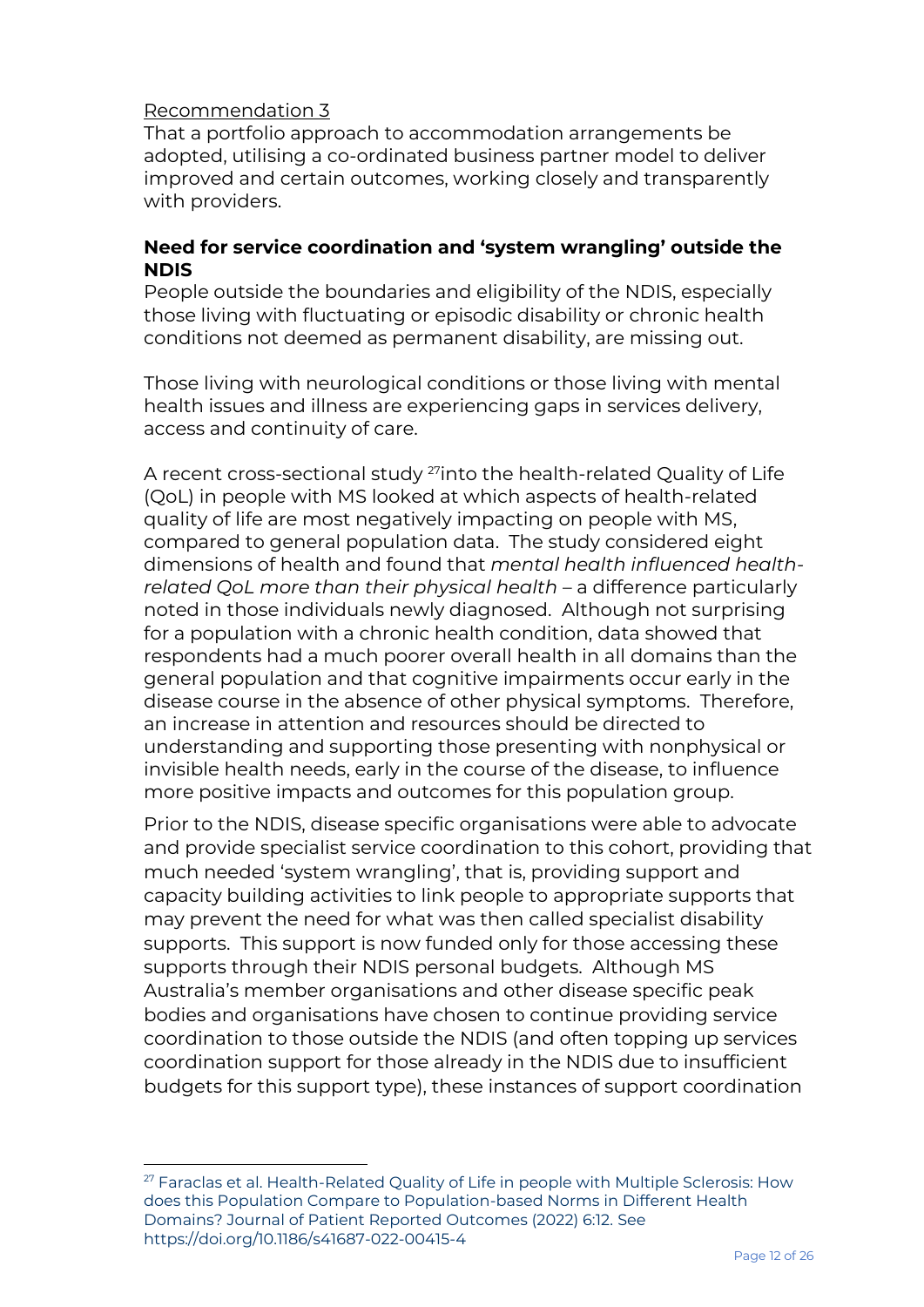are now funded through highly competitive and dwindling fundraising income.

Now called Information, Linkage and Capacity building (ILC), the previous recurring funding to such organisations is pooled in a national competitive grant round.

# **Information, Linkage and Capacity building**

According to the strategic framework for the ILC, the:

'ILC is an important part of the NDIS because it can enable greater access to the social and economic life of the community for people with disability, their families and carers. People with disability engage both directly and indirectly with a range of informal and formal supports and resources over their lifetime, to help them with their everyday needs and their social and economic participation. This is affected by a range of societal, environmental, demographic and disability-specific factors. Examples of these include age, location, socioeconomic and cultural background, type and nature of a person's disability and level of functional impairment, the cyclical or episodic nature of disability, and importantly the capacity of the community and mainstream services to proactively respond to diversity and reduce the impact of disability.'

Although well-meaning, these competitive grant rounds provide one off funding for projects aiming 'to build the knowledge, skills and confidence of people with disability, and improve their access to community and mainstream services'<sup>28</sup> but with little continuity, sustainability or strategic intent or linkage with measurement of the overall benefits or the identification of gaps in the market or individual quality of life indicators.

The ILC program was recently transferred to the Department of Social Services (DSS) to sit next to other government programs such as the Disability and Carer gateways. This move is concerning, as it creates a clear bureaucratic partition and signalling to the community - between the "haves" and the "have nots".

MS Australia understands that DSS has been reviewing the ILC program since its transfer from the NDIA in October 2020 and further, that the department is proposing "a range of related foundational pieces of work to inform the development of a new strategy in the absence of data on the current strategy", as set out on the DSS website.

Consideration should be given to utilising a research approach, looking back at what the ILC program has achieved then looking forward to an informed, evidence-based decision-making process about the future of the ILC. Complimentary to this suggested research project, consideration should also be given to a qualitative research approach

<sup>28</sup> https://www.dss.gov.au/disability-and-carers-programs-services-for-people-withdisability/information-linkages-and-capacity-building-ilc-program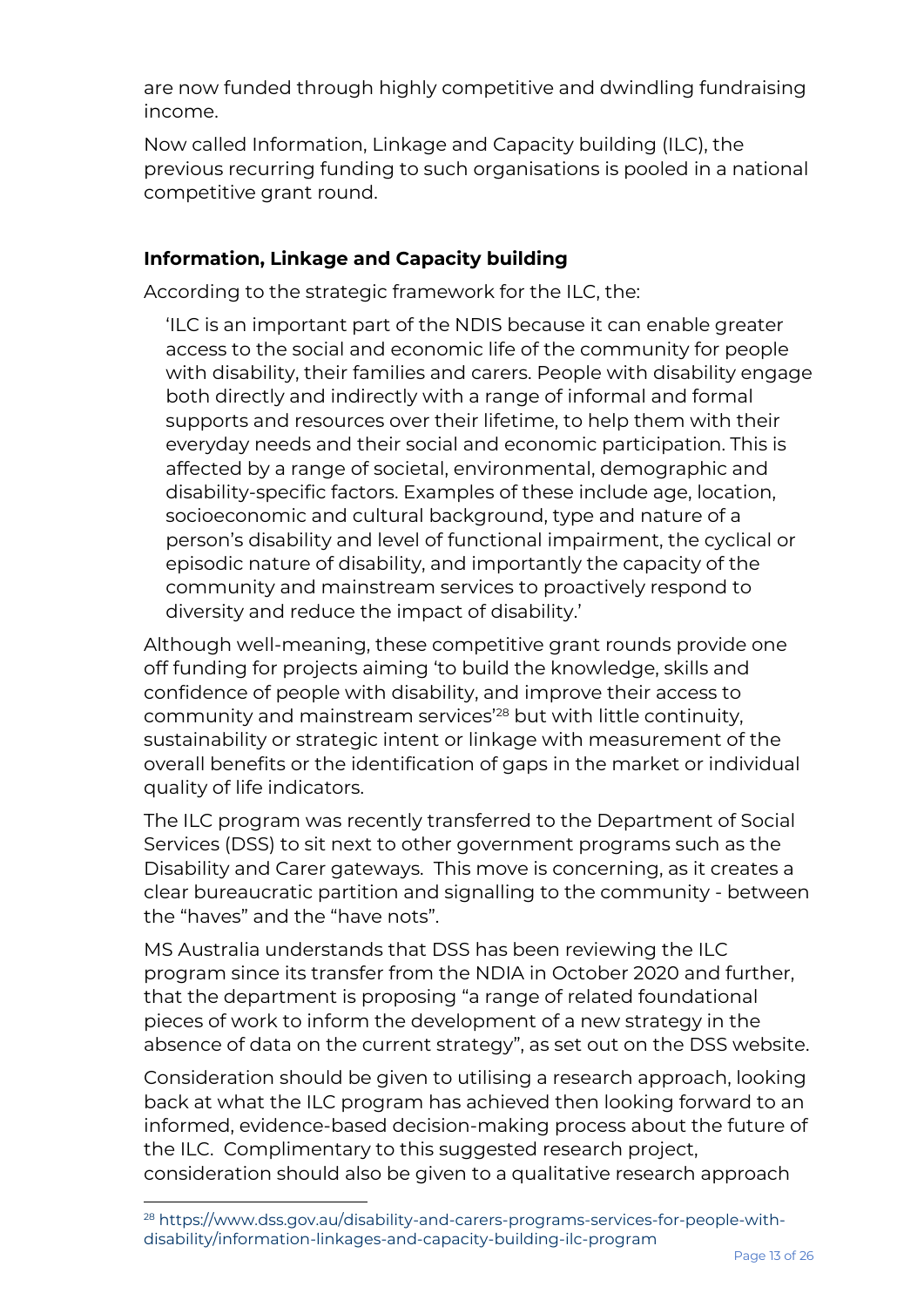that may include interviews through considered community consultations to fully explore the unintended consequences, benefits and gaps since its implementation. In the spirit of capacity building, a consumer informed approach to re-design should be adopted.

In addition, it might be beneficial to undertake these consultations with the organisations that previously were in receipt of Tier 2 recurrent funding and their cohorts to see what has improved, what has been lost, and how things might be able to improve in future.

# **The interfaces of NDIS service provision with other non-NDIS services**

# Health and the NDIS

This barrier or area of demarcation between the NDIS and other community or government services such as health, illuminates the regional differences, accessibility issues and availability of specialist disability supports outside the NDIS, and places the onus on the person living with MS to navigate these intersections.

The health system itself is a multifaceted web of 'arrangements, which are mixture of public and private funding involving blurred lines of jurisdictional responsibility, multiple providers and a variety of regulatory regimes, are 'nothing short of complex''.<sup>29</sup> For people living with MS, these intersections can become very problematic, complex, and hard to navigate.

MS specialist health professionals are central to the service and support needs of people living with MS, as many of the service needs relate to ongoing management of the condition. However, the role of these professionals is targeted and therefore may not consider other holistic needs.

Episodic and degenerative conditions, including chronic health conditions, require differences in service utilisation and the need for disease specific specialisation for optimal outcomes. Health and disability-related systems require flexibility and responsiveness - they must not add stress through administrative complexity. This lack of clarity and understanding is not only limited to the person living with MS, but also to their family and informal supports. Without articulated health pathways for specific disease groups, any formal supports within both sectors and mainstream services struggle to navigate these systems.

# Aged Care and the NDIS

Another deliberate fiscal boundary of the Scheme is the discrimination against those who acquire a permanent disability, which substantially

<sup>29</sup>[https://www.aph.gov.au/About\\_Parliament/Parliamentary\\_Departments/Parliament](https://www.aph.gov.au/About_Parliament/Parliamentary_Departments/Parliamentary_Library/) [ary\\_Library/](https://www.aph.gov.au/About_Parliament/Parliamentary_Departments/Parliamentary_Library/) pubs/rp/rp1314/QG/HealthAust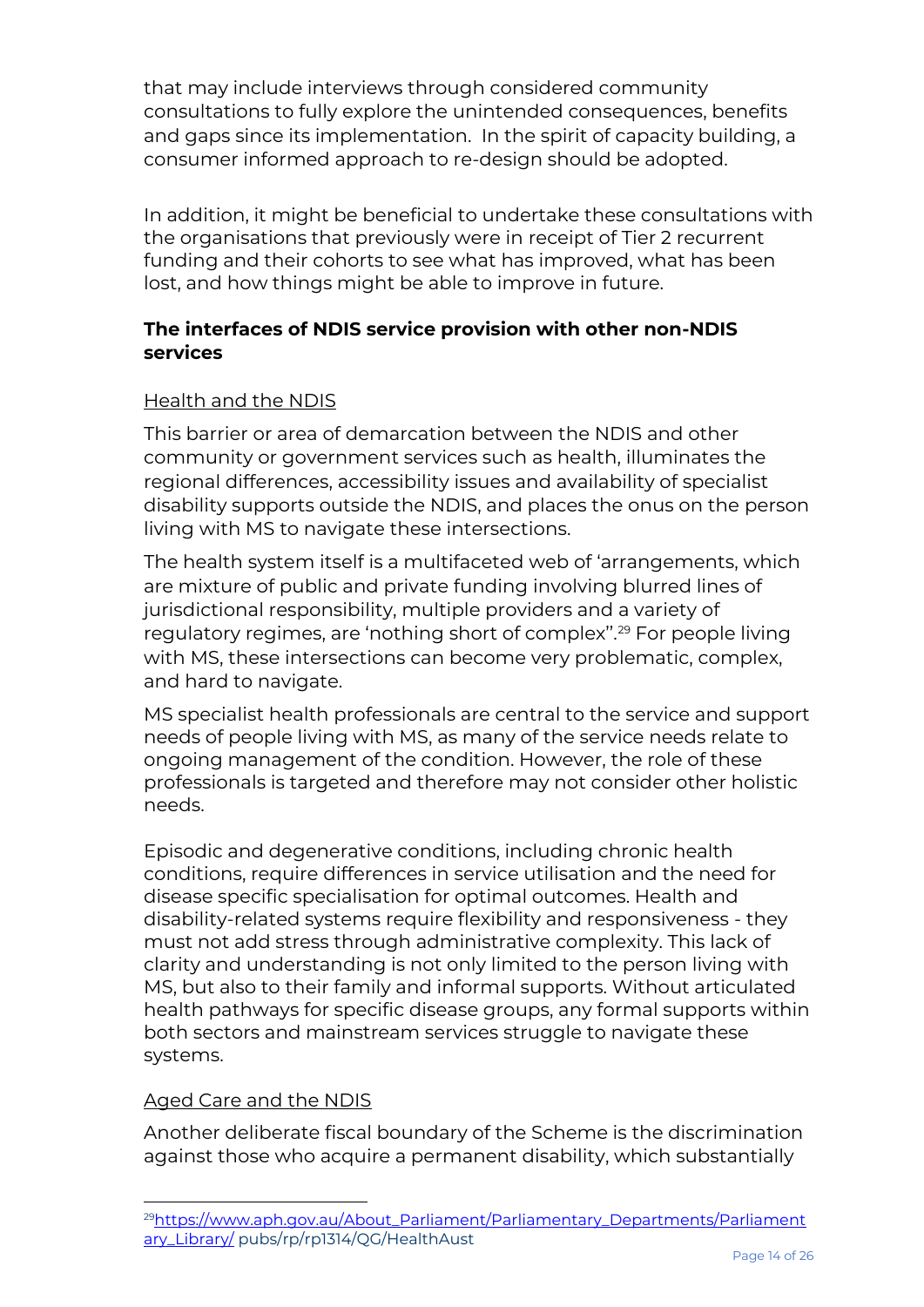impacts how they manage everyday activities but who are over the age of 65. For this cohort, supports are available only if self-funded or through the aged care sector, which is capped and means tested. This discrimination based on age is unacceptable and unfair.

#### Case study

*\*Names changed and some details removed/ changed to protect people's identities. Narrative based on a private conversation with a National Advocate of MS Australia*

Siubhan\* (age 67 years) lives in small town in southern Tasmania with her husband, John\*, aged 71 years. Both retired, they enjoy the boating life and spending time with their family and friends – especially their grandchildren. Siubhan was diagnosed with MS in 1985 (now 37 years ago). She was originally diagnosed with relapsing remitting MS, but a few years ago, her neurologist informed her that she now most probably has secondary progressive MS. Siubhan was office based when not staying home when the kids were young, but had to retire early due to her MS. In the time following diagnosis, Siubhan did not have access to the type of disease modifying medication that people have access to nowadays.

She feels lucky to have had John as her main carer since his retirement from a senior role in the public service. John has contacted our MS service, feeling desperate and frustrated. He is struggling to navigate the Aged Care system and feels frustrated that everything is so hard. He feels that they are getting no support from Aged Care and that he can't go on the way he is currently. He fears that he might injure himself and feels overwhelmed.

Unfortunately, Siubhan health has deteriorated over the past few years. Her mobility decline has resulted in her need to change from using a walking stick, to now requiring a wheelchair or scooter. But they just can't afford one. There is a medication that Siubhan can take that improves her mobility, but it is not listed on the PBS and unaffordable to them.

Another symptomatic impact of living with MS, and probably the most felt and immediate physical and financial need, is that Siubhan lives with both urinary and faecal incontinence. Siubhan frequently suffers from recurrent urinary track and candida infections (Siubhan has an indwelling catheter), resulting in at least one previous hospitalisation. The hospitalisation was as a result of a fall, as Siubhan fell (due to her lost mobility) trying to reach the toilet in time. As a result, Siubhan now always requires supervision toileting and maintaining personal hygiene, for example having to have a shower or cleaning up after accidents or leakage. This is very humiliating for Siubhan to have John as her carer and has significantly changed their relationship. At night, Siubhan must wake John a few times each night, to assist her to go to the toilet. John reckons that they spent thousands of dollars a year on personal care products. But the cost and add-ons for attending doctors' appointments, travel costs for attending clinic appointments in Hobart, and the ongoing costs of filling scripts is not even included.

They still reside in their family home and want to find something more suitable, but the recent increase in house prices and availability of housing stock has made this an unobtainable dream. Their house is multi-level and Siubhan struggles to use the stairs without support. The bathroom was last updated in the 80's and is not disability accessible. Siubhan is not able to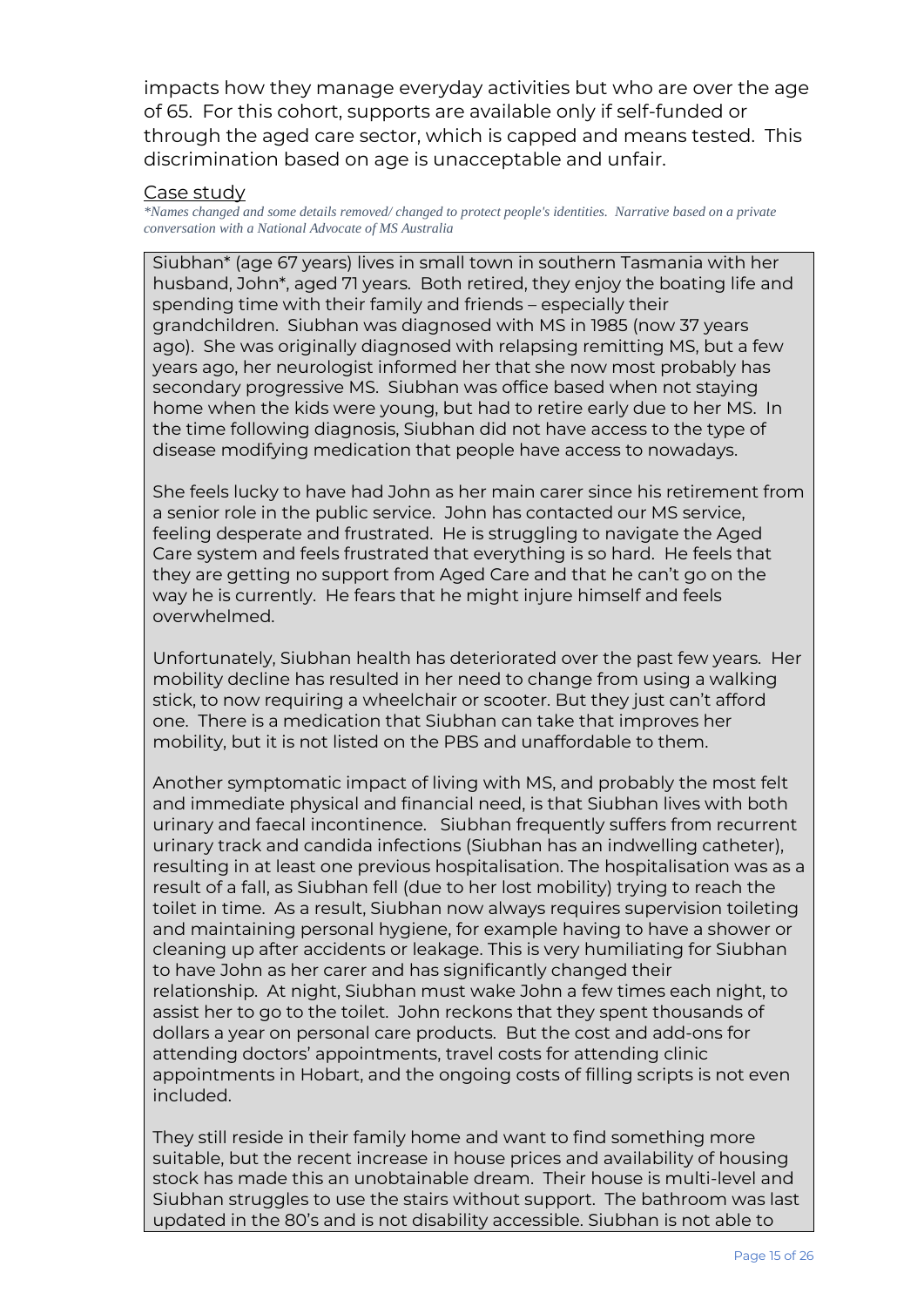enjoy her garden anymore, due to the slight slope of the block, fearing that she might slip and fall. They have a few stairs at the front door and through the garage, that prevents Siubhan from going out without someone with her. This has resulted in Siubhan refusing a lot of social engagements and which has resulted in feelings of loneliness and depression. If they were to stay were to stay where they are, John reckons, the cost of home modifications would be huge and just not affordable on his pension. He doesn't think they will be able to use a wheelchair with ease in the bathroom or toilet and his back is giving in trying to transfer Siubhan to and from these rooms. There's just not enough room to turn the chair or put it next to the toilet or shower to make transferring easier. Currently Siubhan is using an over the toilet chair and a similar chair in the shower and holding on to John's neck to get in and out of the chairs.

They have applied for a home care package from MyAgedCare in the past and are waiting for a package of their newly approved level to become available. John explains that the whole application process was frustrating and confusing. Compared to people they know who have MS and were receiving an NDIS package, the difference is stark. With a home care package, they still have to pay a daily fee (as any supports are incometested), to cover the service and management costs. Their budget covers some continence costs and personal care, but they are unable to provide Siubhan with suitable equipment. John and Siubhan asked their GP for a referral to an occupational therapist, who suggested Siubhan needs a motorised wheelchair and commode. But they simply can't afford the additional personal contribution – which will be thousands. John has a retired engineer friend who will try to build Siubhan one of the motorised commode chairs, but John says, this is a long shot.

And on top of that, there's Covid. John has psoriasis. Due to the medication he is taking, he is now deemed immune compromised. The additional expense and worry about paying for masks, gloves and sanitising products needed to keep them safe is described by John as, "just the straw that will break our backs".

Age is preventing Siubhan and many others like her from accessing specialist disability supports such as home modifications, assistive technology (large and small), respite options and support coordination to help navigate all the various supports and providers. Support that would enable her to partake in social activities without John, and would provide access to exercise physiologists, physio-therapists, dietitians and specialized continence care and products and in-home assistance and garden and lawn maintenance. Instead, any supports provided (if available) through the Aged Care sector are capped and subject to means testing. The future for Siubhan and John is unfortunately dire and inevitable.

Currently there is inequity in Government support of people living with MS diagnosed with MS and other neurological diseases under the age of 65 and those over the age of 65 years. The NDIS will provide access to specialised disability supports for eligible participants up to their 64<sup>th</sup> birthday at time of application, but for those aged 65 and over, they must rely on the aged care system (via the My Aged Care portal) which is designed to address ageing, not disability. This inequity is further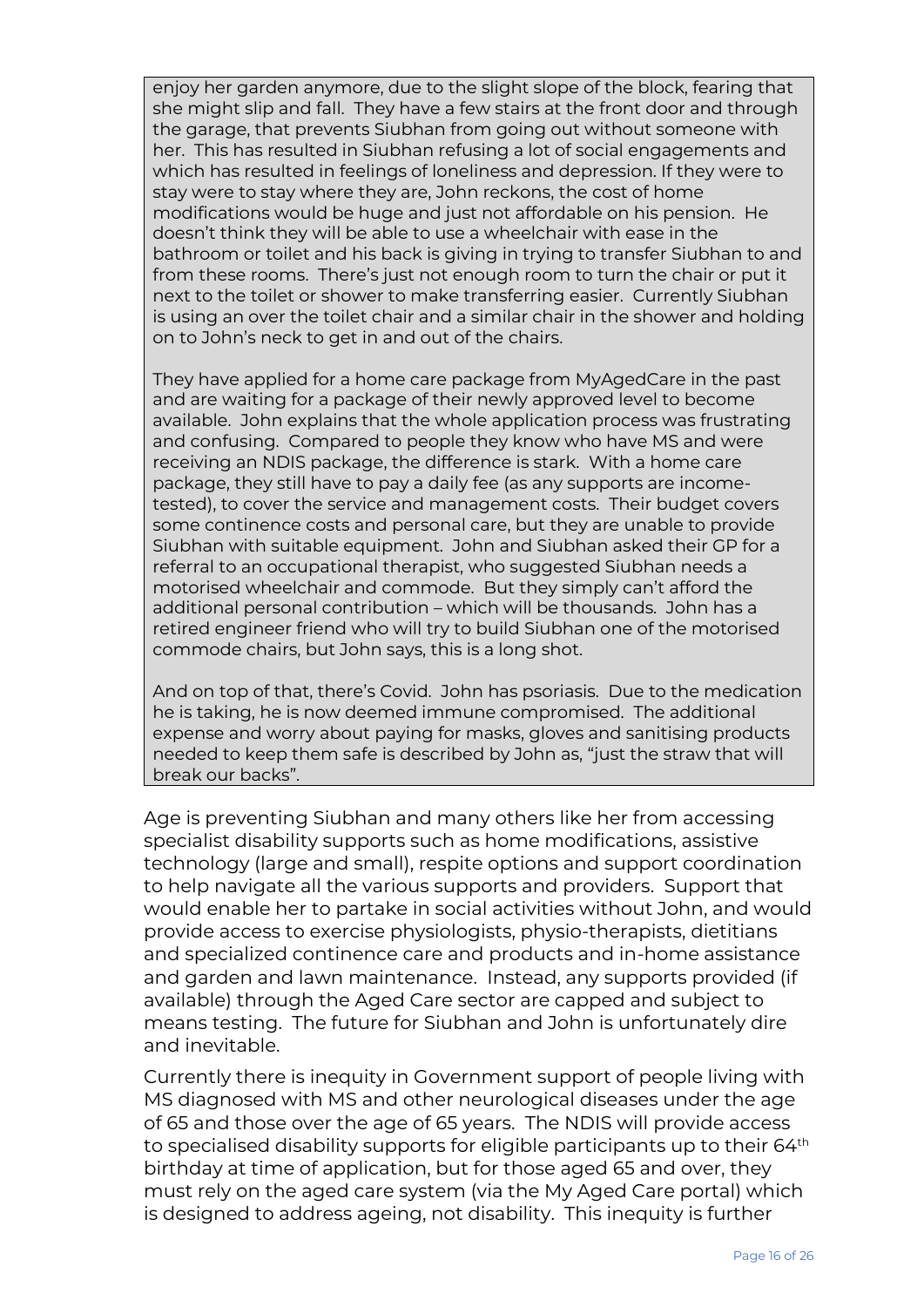illustrated by the Disability Doesn't Discriminate campaign, initiated by Spinal Life Australia.<sup>30</sup>

People affected by MS or another neurological conditions, aged over 65, with a disability, should be able to access whichever support system best meets their needs i.e. the National Disability Insurance Scheme (NDIS) or My Aged Care.

Integration between the aged care, health care and disability care systems are urgently required and the implementation of the recommendations of the Aged Care Royal Commission may go some way to addressing these inequities.

## Recommendation 4

The introduction of policies to bring about mandated integration between the aged care, health care and disability care systems to ensure people affected by MS have their needs met, regardless of which system they access. This approach will also bring about efficiencies in the NDIS, through the streamlining of services and support.

# **The drivers of inequity**

The scheme's initial regional roll out arrangements (in 'waves') during the transition from state to a national approach and the variations in priority between states and territories made the drivers of inequity apparent from the onset. Some potential participants missed out due to age-based rollouts, based on their dates of birth.<sup>31</sup> Others missed out due to the lack of availability of supports i.e. inability to access funded supports. Various barriers were identified, including waiting times, lack of availability or the quality of available providers, costs, or the fact that there was no local provider.<sup>32</sup>

Choice and control, utilisation and market concentration indicators data according to the NDIA Quarterly Reports are still identifying hot spots where participants experience inequity. 33

Nationally, our MS member organisations have continued noting variations in NDIA staff experience of disability. Anecdotally it appeared that NDIA staff were more familiar with intellectual and physical disability (what they can easily observe) rather than dealing with people living with other types of disability i.e. neurological conditions. Some NDIA regional offices acknowledged the specialism and put together specialist teams focussing on neurological conditions, whilst other regional offices did not.

<sup>31</sup> [https://www.dss.gov.au/sites/default/files/documents/04\\_2018/](https://www.dss.gov.au/sites/default/files/documents/04_2018/) ndis\_evaluation\_consolidated\_report\_april\_2018.pdf

<sup>32</sup> [https://www.dss.gov.au/sites/default/files/documents/04\\_2018/](https://www.dss.gov.au/sites/default/files/documents/04_2018/%20ndis_evaluation_consolidated_) [ndis\\_evaluation\\_consolidated\\_](https://www.dss.gov.au/sites/default/files/documents/04_2018/%20ndis_evaluation_consolidated_) report\_april\_2018.pdf

<sup>30</sup> https://disabilitydoesntdiscriminate.com.au/

<sup>33</sup> https://www.ndis.gov.au/about-us/publications/quarterly-reports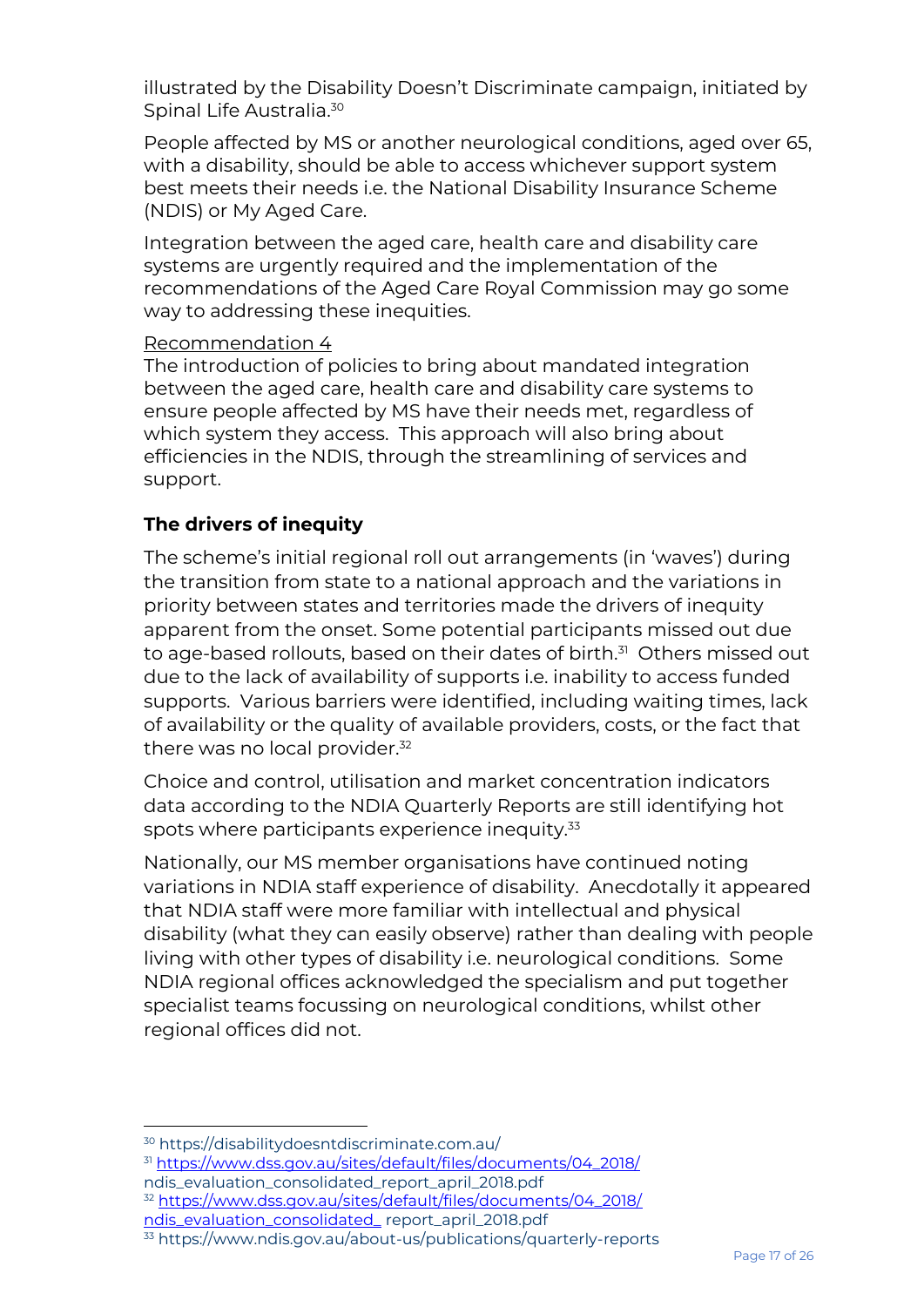The NDIS' National Workforce Plan 2021-2025<sup>34</sup> included consideration of specialised skills in areas such as psychosocial disability and working with high levels of complexity. As such, a review on qualifications is underway as part of the NDIS Quality and Safeguard's Commission's Capability Framework.

# Recommendation 5

Consideration be given to mapping out the specialised skills and capabilities required to work with participants living with neurological conditions such as MS (who often also have high levels of complexity) as part of the proposed micro-credentials projects to engage more positively with this specialised cohort.

# **Variations in Plans**

The national participation rate for participants with a neurodegenerative condition is relatively low compared to other disabilities. For those with a neurodegenerative condition, except for Parkinson's disease, the number of active participants with an approved plan continues to increase at a decreasing rate compared to the Scheme as a whole.<sup>35</sup> This might be because participants with a neurodegenerative condition have significantly higher average annualised committed supports compared with the Scheme overall (\$70,000) - \$108,000 for participants with MS.

A recent CSIRO publication in Australian Health Review entitled, "*Do people with multiple sclerosis receive appropriate support from the National Disability Insurance Scheme matching their level of disability? A description of disease burden and societal costs in people with multiple sclerosis in Australia (BAC-MS)*" published in September 2021<sup>36</sup> is the first paper in Australia that correlates disability with the approved package value. The study has found 'striking variability in packages approved' citing restricted mobility as the main driver or decision-making factor. This appears to be consistent with the idea that visible disability is more easily understood than invisible disability or functional impairments such as cognition decline.

Eligibility for the Scheme places the burden of proof, to evidence functional impairments, at the feet of applicants. For those who do not associate a diagnosis such as MS with the concept of 'disability' but rather a disease, the jump to making an application to the Scheme, heavily relies on their understanding of the purpose of the Scheme and their ability to reflect on the day to day functional impairments caused by the interaction of the various symptoms associated with MS.

<sup>34</sup> https://www.dss.gov.au/disability-and-carers-publications-articles/ndis-nationalworkforce-plan-2021-2025

<sup>35</sup> https://data.ndis.gov.au/reports-and-analyses/participant-groups/participantsneurodegenerative-condition-ndis

<sup>&</sup>lt;sup>36</sup> See<https://www.publish.csiro.au/ah/pdf/AH21056> and an easy English summary at https://www.msaustralia.org.au/news/ndis-support-match-disability-needs/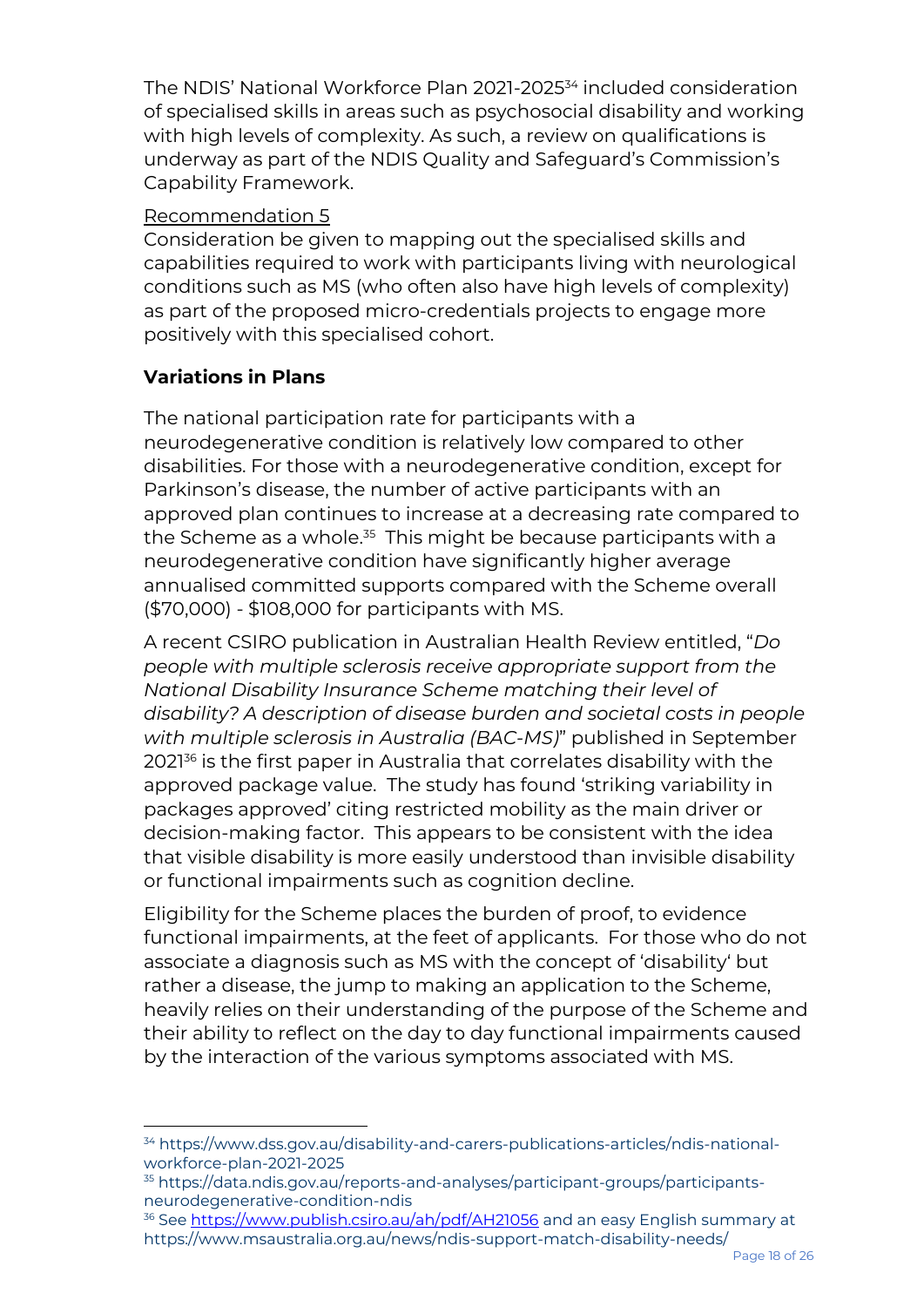Dealing with the NDIA is also thought by many in the MS community to be akin to dealing with any other government agencies, triggering a great amount of anxiety and distrust. For example, even with sufficient health assessments and reports, specialist health opinion is not always taken into account or respected.

The overriding factor or perception for many participants is a feeling that agency staff have been directed to achieve cost savings and to rein in spending.

Anecdotal evidence from our State Member organisations confirms that plans for those living with neurological conditions are scrutinised for possible savings, especially for reductions in Support Coordination budgets.

# **The Sustainability of the Scheme**

A deep understanding is required to contemplate the interaction of socio-economic impacts and the costs of disability on the individual and society as a whole.

MS Australia consulted widely with our Member Organisations, who reported noticeable decline in especially Support Coordination budgets. The importance of Support Coordination for people living with MS and other neurological conditions has been highlighted by MS Australia in several of our previous submission on the NDIS<sup>37</sup>. Our members have highlighted the standard tasks associated with this support type:

| <b>Support Coordinator Standard Tasks</b>                                                                                                                                                                                                                                                                                                                                                                                                                                                                                                                                                                                                                                                                                                                                                                                                                                                                                 |                                                                                                                                                                                                                                                                                                                                                                      |
|---------------------------------------------------------------------------------------------------------------------------------------------------------------------------------------------------------------------------------------------------------------------------------------------------------------------------------------------------------------------------------------------------------------------------------------------------------------------------------------------------------------------------------------------------------------------------------------------------------------------------------------------------------------------------------------------------------------------------------------------------------------------------------------------------------------------------------------------------------------------------------------------------------------------------|----------------------------------------------------------------------------------------------------------------------------------------------------------------------------------------------------------------------------------------------------------------------------------------------------------------------------------------------------------------------|
| <b>TASK</b>                                                                                                                                                                                                                                                                                                                                                                                                                                                                                                                                                                                                                                                                                                                                                                                                                                                                                                               | <b>ESTIMATE OF TIME</b>                                                                                                                                                                                                                                                                                                                                              |
| <b>Plan Implementation</b><br>Help you understand what's in your plan and<br>how payment will occur<br>Support to understand NDIS Legislation,<br>$\bullet$<br>including what they mean by "reasonable and<br>necessary" www.ndis.gov.au/about-<br>us/governance/legislation<br>Get an understanding of what is important to<br>you in selecting a service provider<br>Ensure you have choice and control and are<br>$\bullet$<br>making all the decisions<br>Research service provider options<br>$\bullet$<br>Complete referrals to service providers on your<br>behalf<br>Ensure signed service agreements are in place<br>with all your service providers<br>Link you in to mainstream and community<br>$\bullet$<br>services when required<br>Arrange specific assessments if you need them<br>to achieve your goals<br>Support to set up the NDIS portal. Show you<br>around the website, and show you how to claim | Approximately 10-15<br>hours, depending on<br>complexity<br>This includes:<br>Initial<br>assessment<br><b>Clinical Notes</b><br>and<br>documentation<br>Research and<br>referrals<br>Link to<br>$\bullet$<br>mainstream<br>services<br>Liaison with you<br>$\bullet$<br>and your<br>providers<br>Support to set<br>up your NDIS<br>portal<br>Setting up your<br>plan |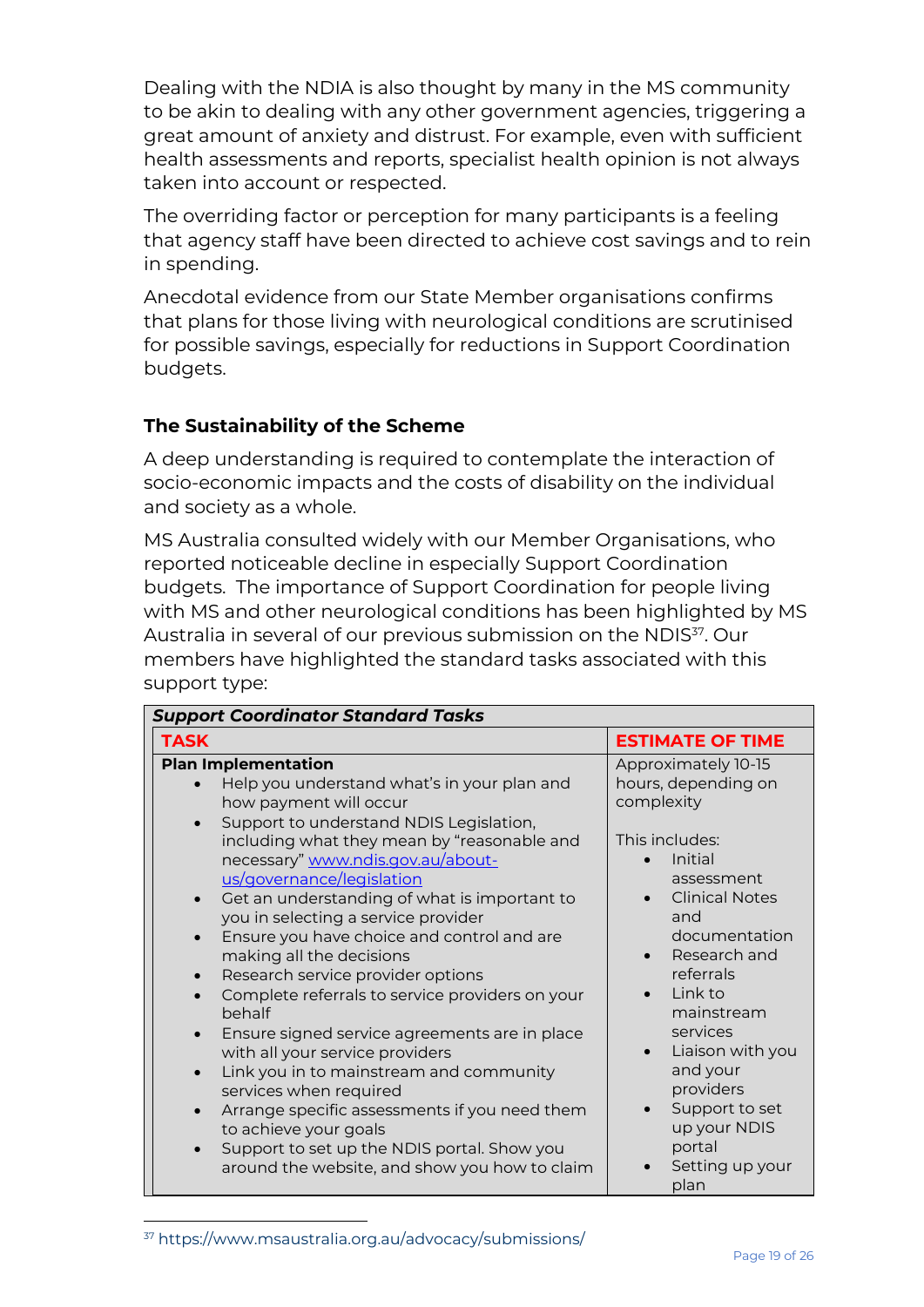| for reimbursements if you're managing your<br>own funds                                                                                                                                                                                                                                                                                                                                                                                                                                                                                                                                                                                                                                                                                                                                                                                                    | Travel and on-                                                                                                                                                                                                                                                                                                                  |
|------------------------------------------------------------------------------------------------------------------------------------------------------------------------------------------------------------------------------------------------------------------------------------------------------------------------------------------------------------------------------------------------------------------------------------------------------------------------------------------------------------------------------------------------------------------------------------------------------------------------------------------------------------------------------------------------------------------------------------------------------------------------------------------------------------------------------------------------------------|---------------------------------------------------------------------------------------------------------------------------------------------------------------------------------------------------------------------------------------------------------------------------------------------------------------------------------|
|                                                                                                                                                                                                                                                                                                                                                                                                                                                                                                                                                                                                                                                                                                                                                                                                                                                            | costs                                                                                                                                                                                                                                                                                                                           |
| Complete your 8-week implementation report                                                                                                                                                                                                                                                                                                                                                                                                                                                                                                                                                                                                                                                                                                                                                                                                                 |                                                                                                                                                                                                                                                                                                                                 |
| <b>Monitoring Phase</b><br>Make sure you are receiving quality service from<br>your service providers<br>Work with your providers to make sure their<br>$\bullet$<br>services are helping you meet your NDIS goals<br>Resolve service delivery issues with your<br>$\bullet$<br>providers when you direct us to<br>Guide you through NDIS processes and explain<br>$\bullet$<br>how to provide feedback or make complaints to<br>the NDIA<br>www.ndiscommission.gov.au/about/complaints-<br>about-ndia<br>Work with your planner or Local Area<br>$\bullet$<br>Coordinator to support your plan<br>implementation<br><b>Offer Capacity Building Support:</b><br>$\bullet$<br>Understanding the NDIS<br>Understanding how your funding is<br>$\overline{\phantom{0}}$<br>managed<br>Using the Participant Portal<br><b>Service Providers</b><br>Plan review | Approximately 10 -20<br>hours, depending on<br>complexity<br>This includes:<br>Liaison with you,<br>your providers<br>and other key<br>supports<br>Completing plan<br>$\bullet$<br>implementation<br>reports<br>Maintaining<br>clinical notes<br>and<br>documentation<br>Capacity<br>building<br>supports as<br>directed by you |
| AT/Home Mods<br>Communicating with the Agency<br>$\qquad \qquad \blacksquare$<br>Responding to a crisis                                                                                                                                                                                                                                                                                                                                                                                                                                                                                                                                                                                                                                                                                                                                                    |                                                                                                                                                                                                                                                                                                                                 |
|                                                                                                                                                                                                                                                                                                                                                                                                                                                                                                                                                                                                                                                                                                                                                                                                                                                            |                                                                                                                                                                                                                                                                                                                                 |
| <b>Review</b><br>Work with you to review progress towards your<br>NDIS goals<br>Request reports from your providers and<br>compile 9-month outcome report<br>Support you at your plan review meeting                                                                                                                                                                                                                                                                                                                                                                                                                                                                                                                                                                                                                                                       | Approximately 10-15<br>hours, depending on<br>complexity<br>This includes<br>Liaison with you<br>and other key<br>supports<br>Reviewing<br>providers reports<br>Completing end<br>of plan reports<br>Travel and on-<br>cost                                                                                                     |

They have provided case examples noting reductions in plans as much as 60 hours less than included in a previous year, highlighting the original support budget, utilisation, allocation further to review and subsequent risks to participants.

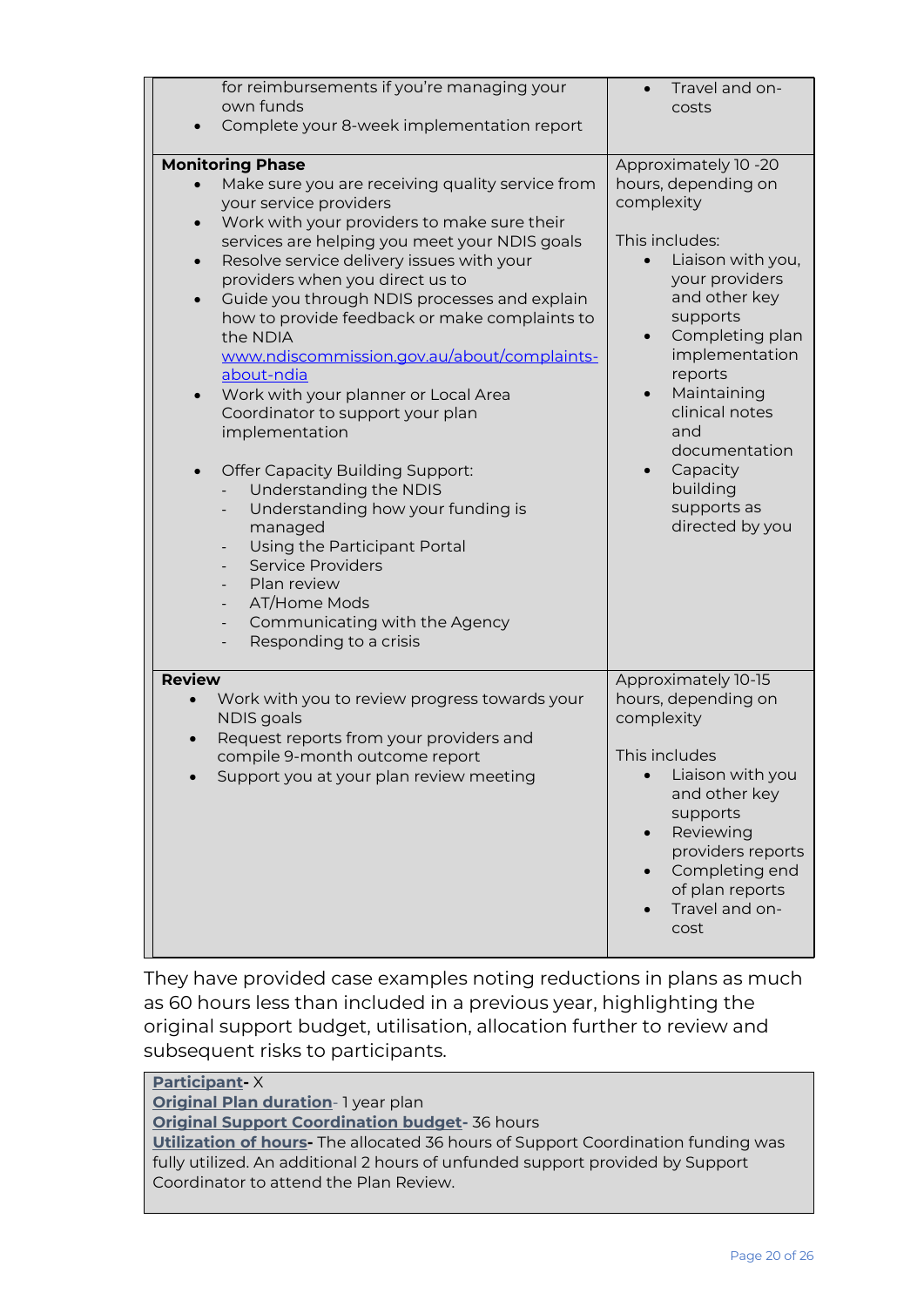**Factors that contributed to the utilization of Support Coordination hours in original Plan-**

- Routine requirements for Support Coordination role including plan implementation monitoring and review.
- The participant had 4 major operations and hospitalization–Support Coordinator assisted to facilitate safe discharges, ensuring NDIS services were set up to support post discharge.
- Support to navigate major life changes- the participant ceased employment due to decline in health. This included support to link with mainstream supports and entitlements.
- Implementing home supports required more intensive navigation due to the participant disclosing problems with hoarding and significant cluttering in the home which was impacting her ability to access certain areas within her home safely. Frequent interaction between Support Coordinator and participant was required for service uptake to be achieved.
- MS related fatigue also impacts the participant's ability to maintain her home. Liaison between the participant, Support Coordinator and OT has been required to implement strategies to ensure that the participant's home remains safe and accessible.

#### **Recommendation made for continued Support Coordination hours**

- 80 hours of Support Coordination was recommended in the 9-month report and reflected at the review meeting, to support the participants to successfully utilize their future NDIA plan.
- This would assist in delivering the core components of Support Coordination, in addition to responding to crisis, and declining disability.
- Continued Support Coordination hours were integral to support the participant who is experiencing cognitive decline associated with MS. As a result, Support Coordinators often prompt participants to remember appointment, or are contacted by providers when participants are uncontactable.
- The participant requested ongoing Support Coordination hours to enable more frequent check-in with the Support Coordinator to enhance the utilization of her plan.
- Sufficient hours were also required to follow-up the applications made by the OT in relation to home & bathroom modification. Capacity building around lowcost AT purchases (and building skills with purchasing these items independently). Additionally, more Support Coordination hours are utilised following up with the NDIA as applications are often not actioned in a timely way when submitted to the enquires email address.
- Capacity building to support utilisation of my place portal. Participant experiencing cognitive decline, often require ongoing education.
- Risks were identified in the Plan Review Document, including unstable nature of disability, impact of Covid-19, many participants utilization of supports were reduced, and increased support will be required to re-engage once restrictions lift. Hoarding traits and low original budget of Support Coordination hours (36hr) to adequately support the participant.

#### **Support Coordination hours allocated post Reviewed Plan**

• **48 hours for 2 years (24 hours per year), 12 hours less than the original plan**

**Risk to participant with reduced Support Coordination amount –**

- Disengagement in services and the participant becoming overwhelmed with the navigation of her NDIS Plan and services. The hours allocated significantly reduces the communication frequency between participant, Support Coordinator and services providers, which is required to ensure achievement of NDIS goals and engagement with services.
- Symptoms of cognitive decline, and MS fatigue, combined with hoarding, highlight that a greater level of support is required to ensure services are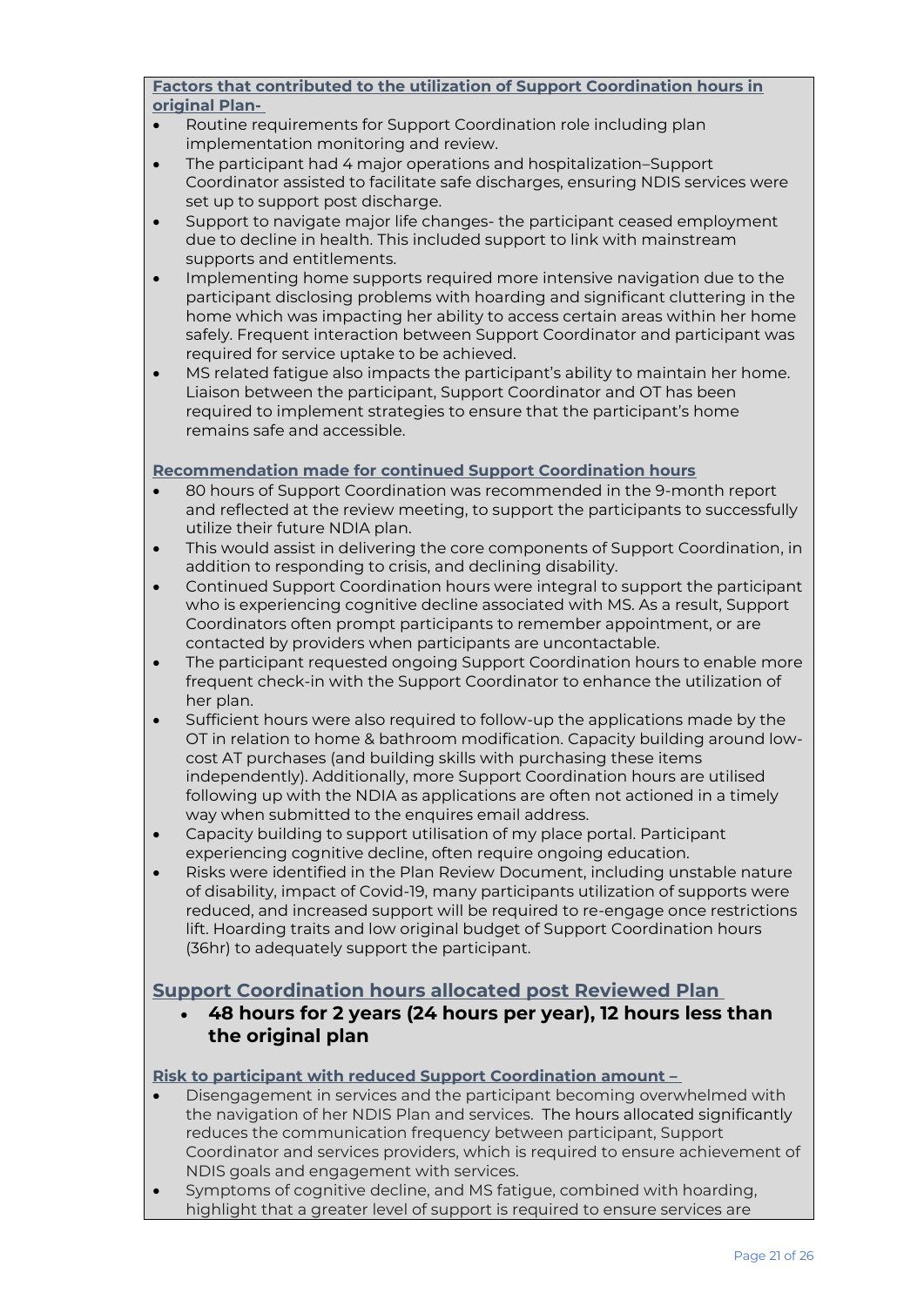meeting the participant's needs, and maximum benefit can be achieved through the NDIS Plan.

- Minimal support available to facilitate the pursuit of new goals identified in the plan.
- Insufficient hours available to respond to an MS relapse.

**Action to be taken:** Review of a Reviewable Decision will be submitted

Such reductions as seen in the above case example, facilitate disengagement with support services, increased insolation and significant risks to participants, vulnerably living with progressive cognitive decline.

**Participant:** Y **Diagnosis:** MS **Original Plan duration** 1 year **Original Support Coordination budget** - 70 hours **Utilisation of hours**: The allocated 70 hours for Support Coordination were fully utilised. 3.3 hours unfunded.

#### **Factors that contributed to the utilisation of original Support Coordination hours**

- First plan implementation, requiring a considerable volume of guidance to understand NDIS landscape, the support coordinator role scope and processes for equipment applications.
- Limited ability to build capacity due to progression of MS, anxiety and adjustment to disability decline.
- Frequent contact with support coordinator and other providers engaged in providing supports for reassurance, despite attempts to build capacity to manage independently.
- Support Coordinator responding to carer burnout and stress despite linking in with carer support programs.
- Inappropriate behaviour and aggression.
- Routine requirements for Support Coordination role including plan implementation monitoring and review.
- Facilitating care team meetings to manage the complexities

#### **Recommendation made for continued Support Coordination hours,**

- The 9 -month report clearly highlighted multi-factorial issues impacting the participant and their carers ability to navigate the NDIS environment without considerable assistance from a support coordinator.
- Continued Support Coordination hours were integral in the sustainability of the participants informal supports, reducing carer burden out and stress aiming to minimise the potential for relationship breakdown.
- This would assist in delivering the core components of Support Coordination, in addition to responding to crisis, and declining disability.
- Adjustment to diagnosis and progression of disability has been difficult for the participant. Ongoing support needed to encourage utilisation of supports.
- Multiple Risks were identified in the 9 month report, including safety in the home, isolation ,financial burden and sustainability of informal supports.

## **Support Coordination hours allocated post reviewed Plan: 10 hours (1 year plan) – 60 hours less than initial plan.**

#### **Risk to participant with reduced Support Coordination amount** –

• Increased stress on the participant and family who have required considerable contact with support coordinator to effectively engage in services and navigate the NDIS.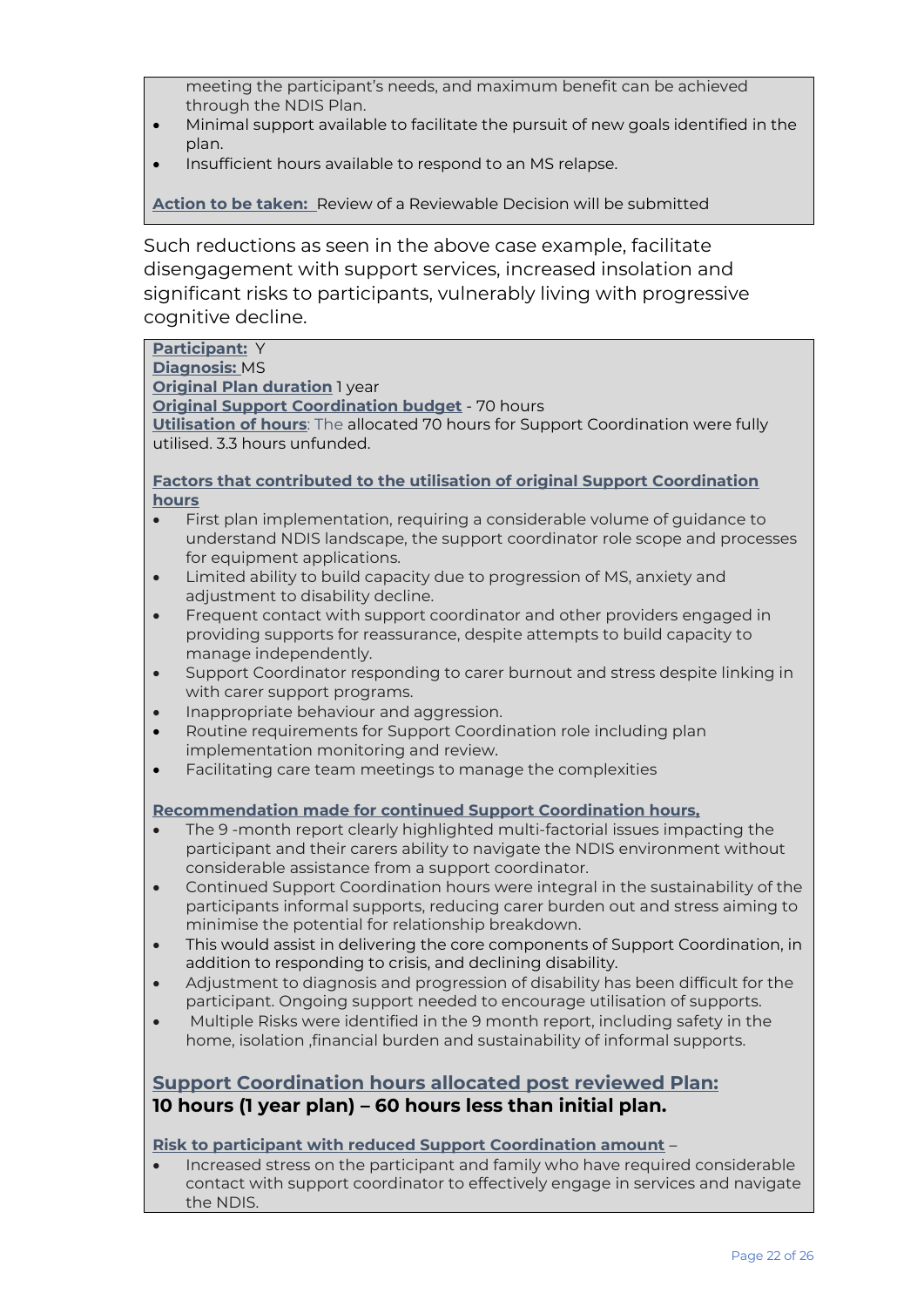- Disengagement with supports as navigation of supports will become overwhelming, impacting physical and mental health of the participant.
- Increasing carer burden and possible relationship breakdown.
- Behaviours of concern being unaddressed, safety issues for both participant and wife/carer - further adding stress for his partner.
- Nil ability to facilitate care team meetings with all support providers which had been implemented and proving beneficial for a holistic approach to his care.
- Social isolation if participant cannot be encouraged/supported to access the community.

**Action to be taken;** Submit a request of a reviewable decision.

These reductions also have severe impacts on carers.

#### **Participant; Z**

**Diagnosis –** Parkinson's Disease **Original Plan duration** 1 year **Original Support Coordination budget** – 35 hours. 6.35 unfunded. **Utilisation of hours** – Full utilization of hours.

#### **Factors that contributed to the utilisation of Support Coordination hours**/support -

- Routine requirements for Support Coordination role including plan implementation monitoring and review.
- Decline in Parkinson's disease and increase in care needs.
- Hospitalisation and support coordinator assisting in discharge planning, as per requirements of their role.
- Significant increase in the arrangements of supports including home mods due to disability progression.

#### **Recommendation made for continued Support Coordination hours**

- Original plan did not run the duration of the 12 months due to changing care needs, an unscheduled plan review occurred.
- Support coordinator needing to facilitate home modification processes and follow on.
- Ongoing and continual support required due to the nature of a progressive condition.
- The participant has an inability to build capacity to manage their own plan.

# **Support Coordination hours allocated post unscheduled review-10 hours (2 year plan duration – 5 hours per plan)- 30 hours less than initial plan**

The participant requested a one-year plan, however was given a two-year plan.

#### **Risk to participant with reduced Support Coordination hours** –

- Disengagement in services and the participant/ carer becoming overwhelmed with the navigation of her NDIS Plan and services.
- Increased risk of carer burn- out.
- Nil assistance to follow up on the home modification requests and other services.
- Financial risk due to husband's ability to maintain his employment while trying to support his wife and follow up with providers/ navigate the NDIS landscape. He is overwhelmed with the circumstances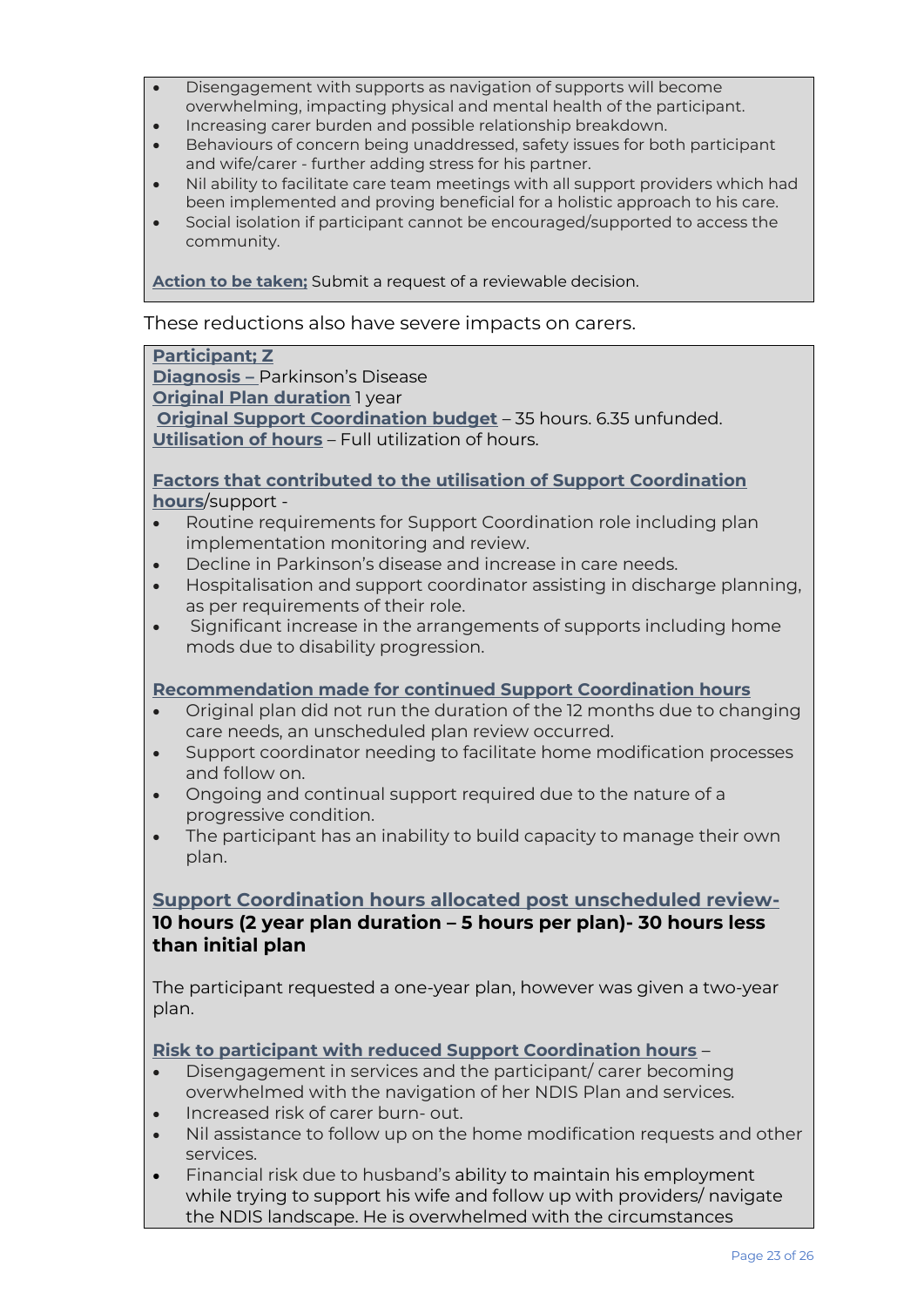surrounding his wife's progression and feels burdened by the lack of hours allocated and that his request for a one-year plan was ignored.

**Action to be taken-** Change of circumstances lodged by phone to NDIS

Apart from the few case examples noted above, the most recent discourse in our national media<sup>38</sup> has highlighted worrying and alarming trends of ongoing reductions to participant plans at the back end, through reviews, with catastrophic results. We have also noted a marked decrease in participants meeting the eligibility criteria in the front-end of the scheme, with a notable 11% drop from prior quarters in per cent of access decisions eligible for people living with MS, 12% drop from prior quarters, percent of access decisions eligible for people living with other Neurological Conditions and an overall decline of 10% for the Scheme overall in accordance with their 'Assessment of access by disability' tables<sup>39</sup>.

The economic imperative to 'soften up the public' through alarmist reports projecting billions in scheme overspending and funding gaps,<sup>40</sup> has started the paradigm that the scheme is unsustainable. The original intent of the Scheme has been overshadowed in the public conversation with a focus on funding and expenditure rather than outcomes and benefits. The Productivity Commission report referred to a cost-benefit test stating that the "benefits of the scheme would outweigh the costs".

We support the comments from the Young People in Nursing Home National Alliance's October 2021 submission to this committee <sup>41</sup> that the government appears to measure the scheme's value in costs only, a measure of sustainability and performance, rather than considering the broader economic benefits within the context in which the scheme sits nor the individual participant benefits.

MS Australia believes that the most important measure to address inequitable variation in plan funding would be to commission an economic impact study costing the savings and benefits of linking

<sup>38</sup> [https://www.theguardian.com/australia-news/2021/nov/28/perth-mother-may-have](https://www.theguardian.com/australia-news/2021/nov/28/perth-mother-may-have-to-quit-work-to-care-for-autistic-son-after-ndis-package-cut-by-70)[to-quit-work-to-care-for-autistic-son-after-ndis-package-cut-by-70;](https://www.theguardian.com/australia-news/2021/nov/28/perth-mother-may-have-to-quit-work-to-care-for-autistic-son-after-ndis-package-cut-by-70) [https://www.theguardian.com/australia-news/2021/dec/06/terminally-ill-ndis-patient-](https://www.theguardian.com/australia-news/2021/dec/06/terminally-ill-ndis-patient-facing-re-hospitalisation-after-funding-cut-for-24-hour-nurse)

[facing-re-hospitalisation-after-funding-cut-for-24-hour-nurse;](https://www.theguardian.com/australia-news/2021/dec/06/terminally-ill-ndis-patient-facing-re-hospitalisation-after-funding-cut-for-24-hour-nurse)  [https://www.abc.net.au/news/2021-12-08/father-of-woman-with-disabilites](https://www.abc.net.au/news/2021-12-08/father-of-woman-with-disabilites-dies/100681738)[dies/100681738;](https://www.abc.net.au/news/2021-12-08/father-of-woman-with-disabilites-dies/100681738) [https://www.canberratimes.com.au/story/7510117/funding-cuts-](https://www.canberratimes.com.au/story/7510117/funding-cuts-remove-autonomy-from-people-with-disability/;https:/gympietoday.com.au/news/2021/11/19/ndis-not-listening/)

[remove-autonomy-from-people-with-](https://www.canberratimes.com.au/story/7510117/funding-cuts-remove-autonomy-from-people-with-disability/;https:/gympietoday.com.au/news/2021/11/19/ndis-not-listening/)

<sup>40</sup> https://www.smh.com.au/national/the-fatal-flaw-in-the-ndis-it-cries-wolf-but-hasno-shepherd-to-control-its-spending-20210708-p587ur.html <sup>41</sup> See submission 21

[disability/;https://gympietoday.com.au/news/2021/11/19/ndis-not-listening/;](https://www.canberratimes.com.au/story/7510117/funding-cuts-remove-autonomy-from-people-with-disability/;https:/gympietoday.com.au/news/2021/11/19/ndis-not-listening/) <sup>39</sup> https://www.ndis.gov.au/about-us/publications/quarterly-reports

https://www.aph.gov.au/Parliamentary\_Business/Committees/Joint/National\_Disabilit y\_Insurance\_Scheme/ImplementationForecast/Submissions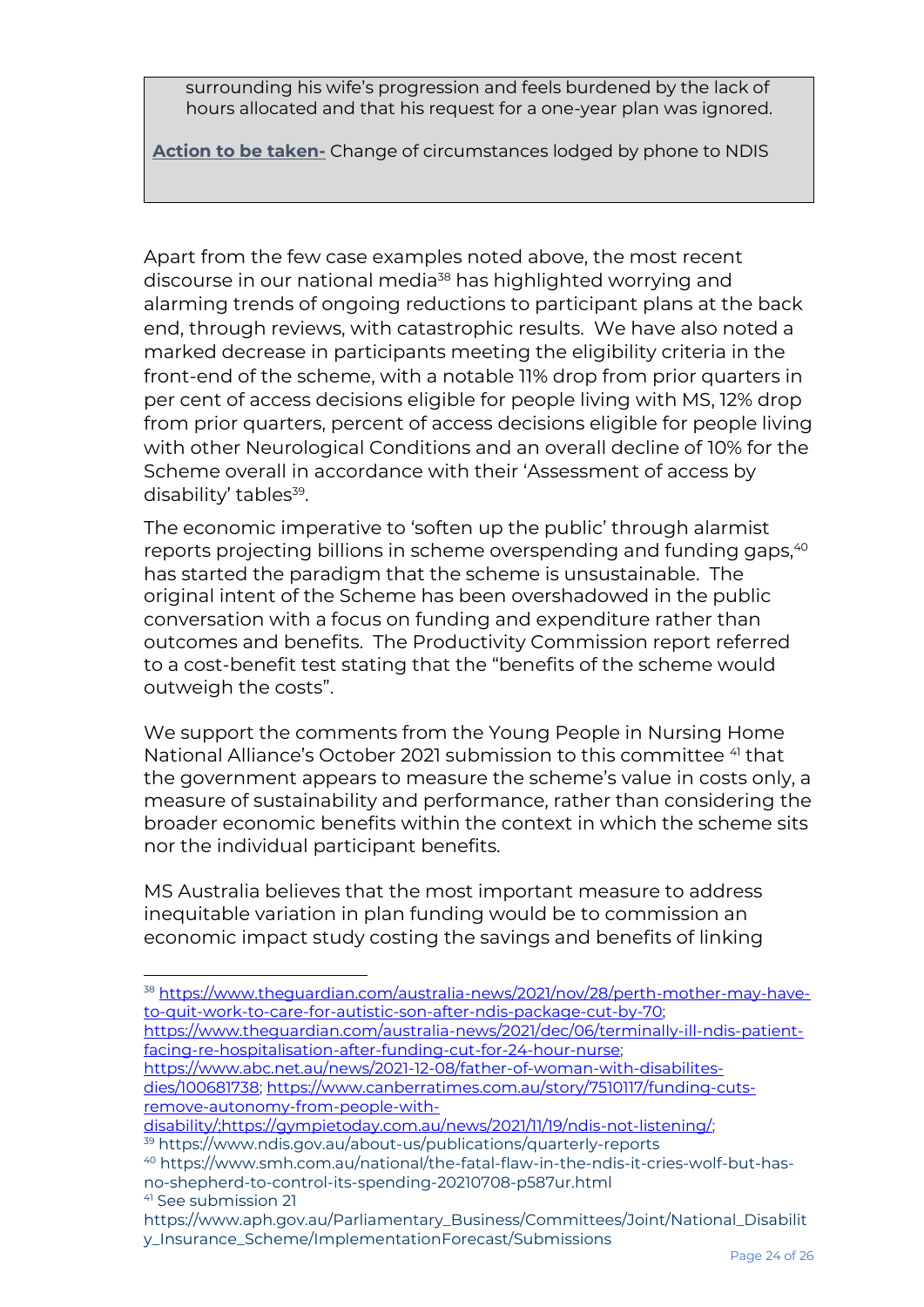people with disability to appropriate supports, disability prevention measures and even Quality of Life measures tied to social and economic participation. Such a study could do much to challenge any community attitudes that people with disabilities are a drain on society.

#### Recommendation 6

Consideration be given to commissioning an economic impact study encompassing the savings and benefits of linking people with disability to appropriate supports, disability prevention measures and Quality of Life measures tied to social and economic participation.

The results from a recent ABC national survey, [Australia Talks](https://australiatalks.abc.net.au/)<sup>42</sup> showed that 82% of all Australians think we should spend as much as is necessary to ensure people with disabilities have the same opportunities as everyone else. The same survey (representing a majority of our voting population) stated that Australians did not believe that it is unsustainable to spend money to improve the lives of people with a disability.

Improved transparency and access to costing information including costed outcomes of factors such as keeping people with disability in employment and supporting people with disability to remain active in the community would benefit from a more balanced conversation. The importance of evidence-based decision making and optimal utilisation of the Disability Policy and Research Working Group could be utilised – selecting research projects that could provide the evidence of this expenditure against the economic and social benefits through the NDIS, ILC Grants and other disability supports such as the DSP.

The Australian Federation of Disability Organisations in a 2019 Pre-Budget submission stated that, "The NDIS is the greatest social reform of our time and, as such, it is critical that it is fully funded at the required level for the longer term. An indication that funding is outlined in forward estimates provides no certainty for people with disability, their families, or for any Australian who may acquire a disability in the future. As an insurance scheme it is counterintuitive that the NDIS remains the subject of annual reviews of funding at every Federal Budget. Other levels of government are also co-contributors to the scheme and this also needs to be addressed to ensure that full contributions continue to be made to the required levels. AFDO calls for the funding of the NDIS to be legislated so that future governments have this as a key component enshrined in every budget. The agreements with other levels of government must likewise protect the full amounts required for the scheme's operation. This would provide the certainty that people with disability, their families, supporters and the wider Australian public require."<sup>43</sup>

<sup>42</sup> See<https://australiatalks.abc.net.au/>

<sup>43</sup> [https://www.afdo.org.au/wp-content/uploads/2019/10/AFDO-Pre-Federal-Budget-](https://www.afdo.org.au/wp-content/uploads/2019/10/AFDO-Pre-Federal-Budget-Submission-2019-2020.pdf)[Submission-2019-2020.pdf](https://www.afdo.org.au/wp-content/uploads/2019/10/AFDO-Pre-Federal-Budget-Submission-2019-2020.pdf)